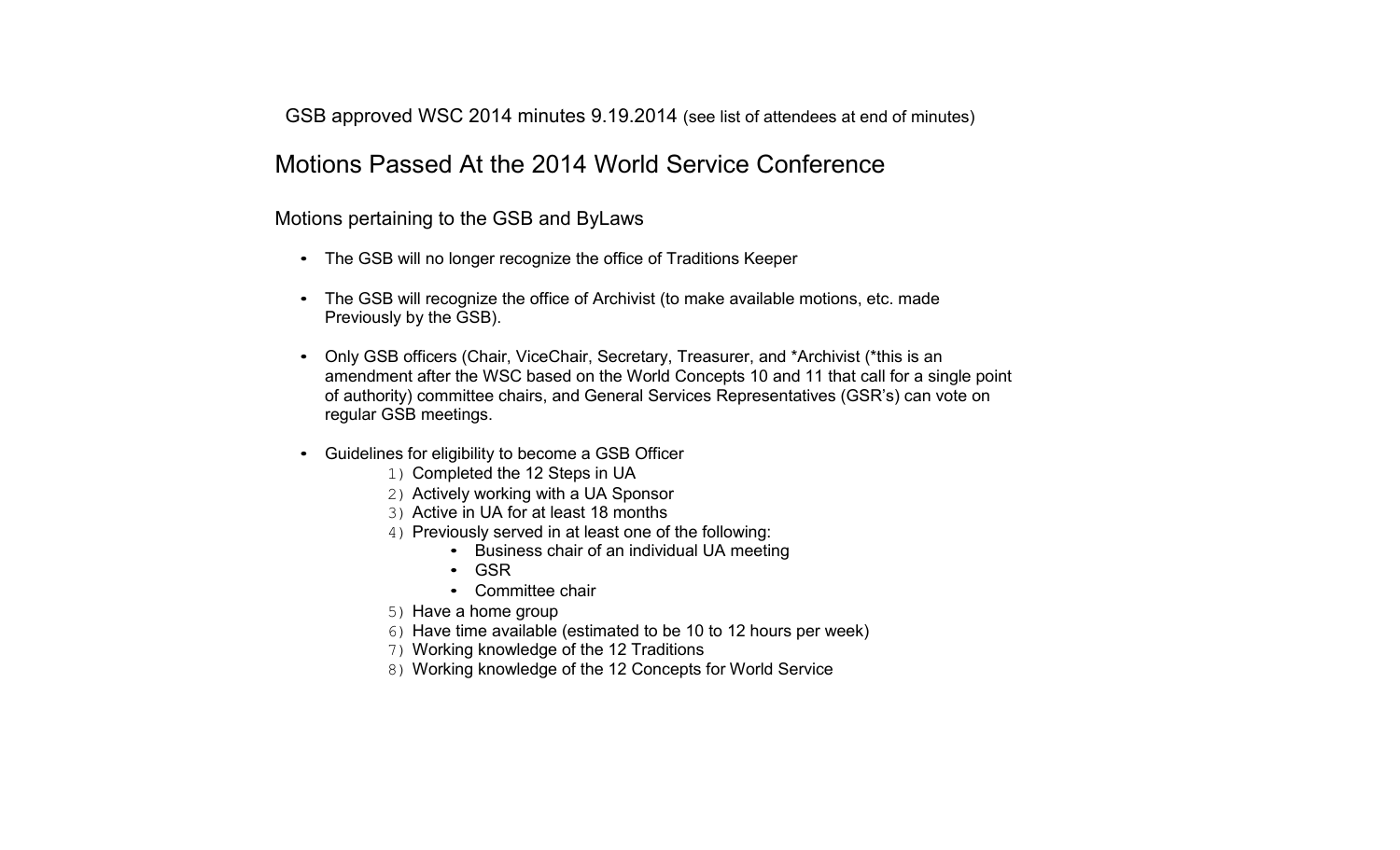- 9) 6 months solvency (defined as not incurring any new unsecured debt), except that the Treasurer must have 12 months solvency
- The term of service for GSB officers will be one year, with the opportunity to stand for reelection for another one year term.
- The \*Archivist (\*this is an amendment after the WSC based on the World Concepts 10 and 11 that call for a single point of authority) will give <sup>a</sup> monthly status report regarding the Article of Incorporation and By Laws of the GSB at each GSB meeting.If our ByLaws do not already authorize us to have an annual business meeting, then, by this motion, the ByLaws are amended to authorize this; it is the spirit of our Fellowship to so amend.

Motions pertaining to the WSC in the future

- The next WSC as <sup>a</sup> face to face event will be no sooner than 2016, at the earliest.
- There will be no stipends at the next WSC.
- There will be <sup>a</sup> scholarship fund at the next WSC (Although there was no explicit statement of this in the motion, the intent is that the GSR's will come up with <sup>a</sup> spending plan and some level of funding from their meetings. The scholarship will fund the rest,).
- There will be an establishment of clear criteria regarding the next location.
- Officers of the WSC will be expected to demonstrate <sup>a</sup> working knowledge of the 12 Concepts within 6 months of election.

Motions Pertaining to 7th Tradition

Unless explicitly allocated otherwise, donations to Underearners' Anonymous will be split as follows: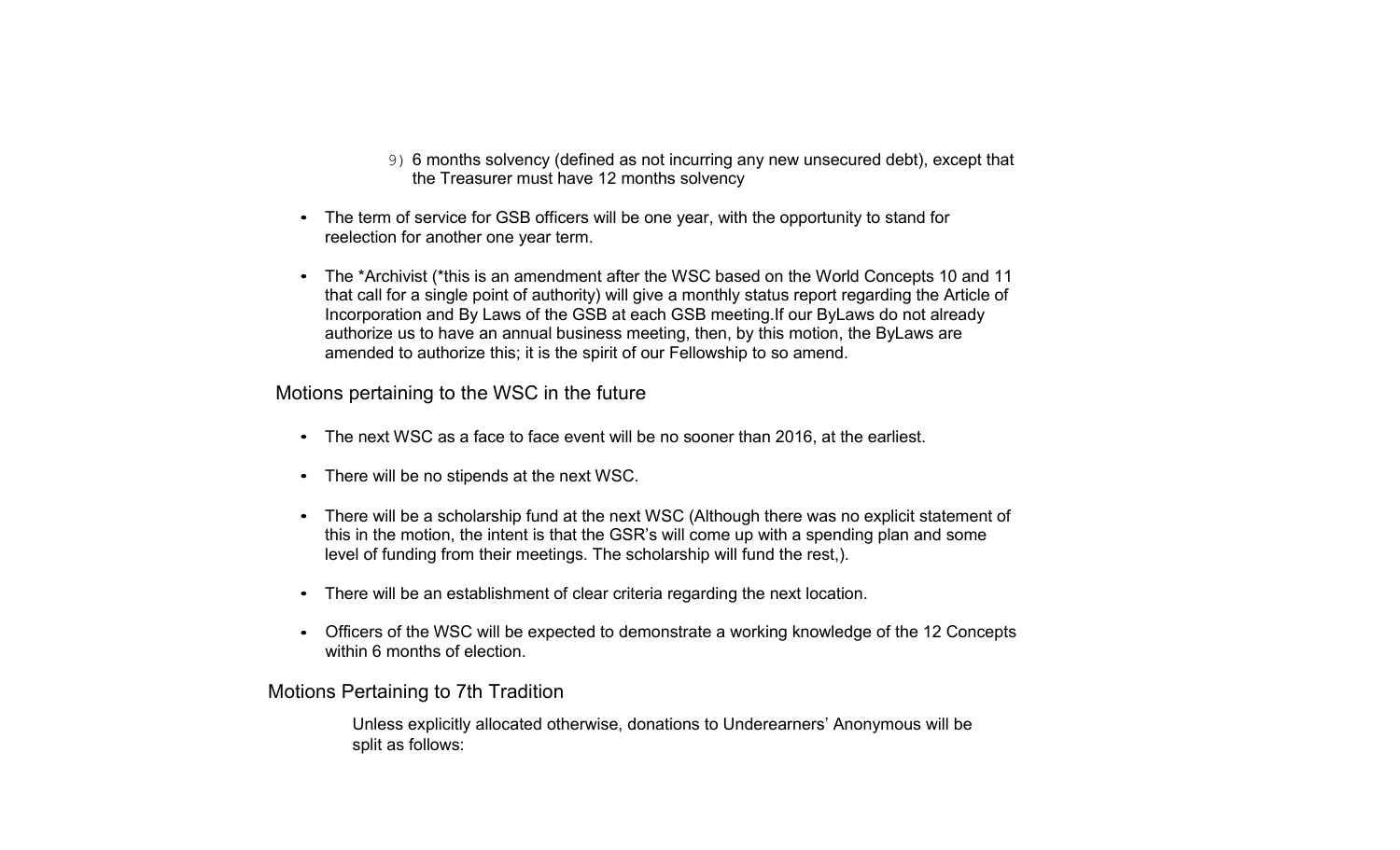- 1) 60% to UA as a whole (website maintenance, etc.)
- 2) 30% for the WSC
- 3) 10% for scholarships for WSC attendance

Motions pertaining to Literature

- The existing statement of the Symptoms of Underearning are Conference Approved.
- The existing statement of the Tools of Underearning are Conference Approved
- The pamphlet "About UA" is Conference Approved

Note Hallie C., who was serving on the GSB when many of the other documents on our website were prepared, was in attendance. She stated that many of these other documents, while not WSC approved, were, in fact, approved by the GSB soon after their preparation. She therefore suggests that these other documents be designated "GSB approved" and notated as such on the website, pending further review, possible revision, and eventual conference approval.

Officers and Committee Chairs Elected At the 2014 World Service Conference

#### GSB Officers:

- Chair: Mary Joan from LA
- Vice-Chair: Karen B. from LA
- Secretary: Susan C. from New York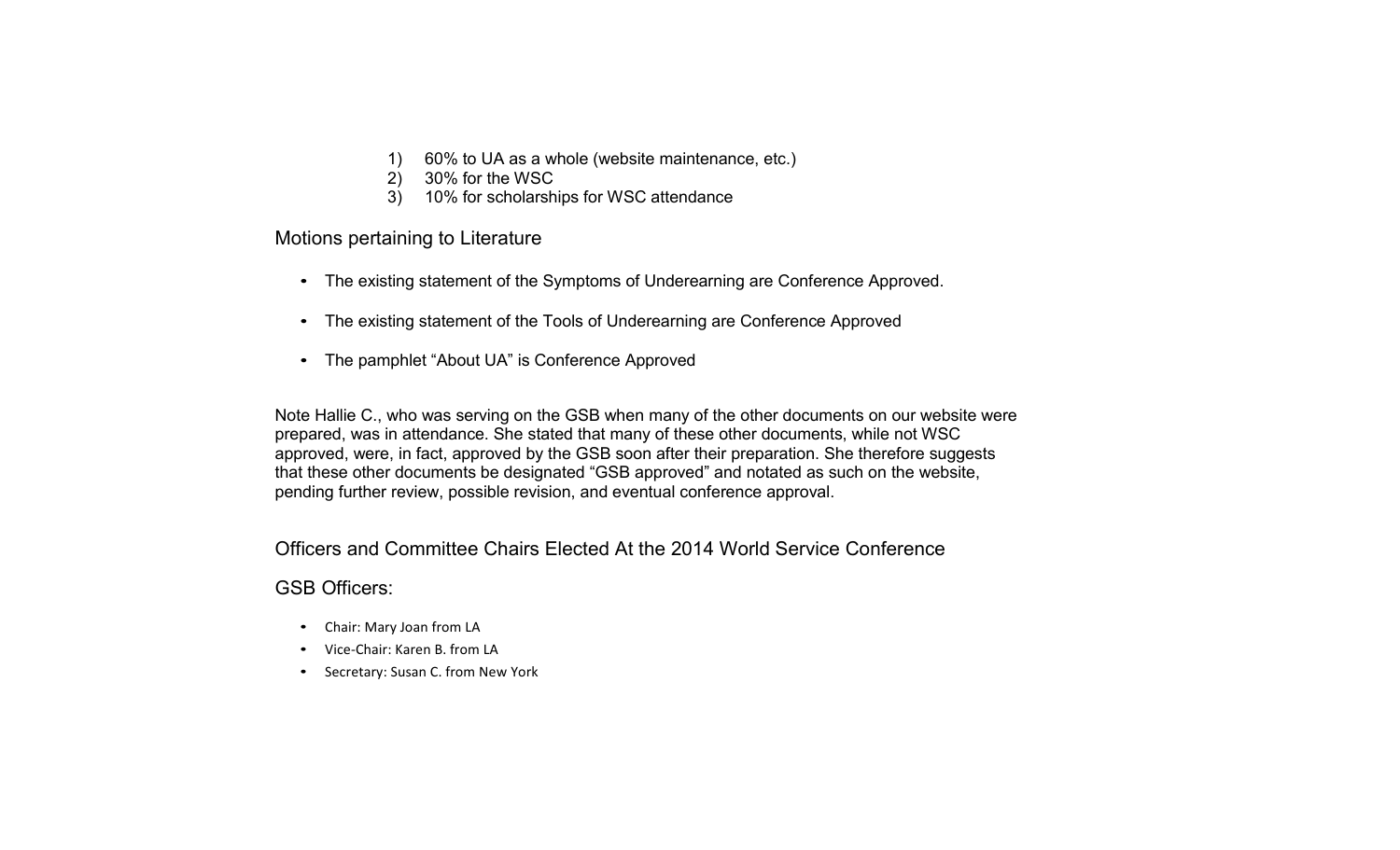- Treasurer: Julie B. from the Bronx (New York)
- Archivist: Hallie C. from New City, New York

#### Committee Chairs:

#### WSC:

- Chair: Denyse
- Vice-chair: vacant (Bella was rotating out chair and has decided to leave chair position as of now)
- Assistant to Vice Chair: Fay B. (from Israel)
- Committee/International Attache: Jean Camille
- Program officer: Dorie C. (to be confirmed by group vote)
- Secretary/Archivist: vacant (Hallie has resigned from this position)
- Technology and web master: Susan C.
- Treasurer: vacant

#### NON-Board position

• \* Assistant Archivist: Ed W. from New York (\*this is an amendment after the WSC based on the World Concepts 10 and 11 that call for a single point of authority)

#### Literature:

• Danny from LA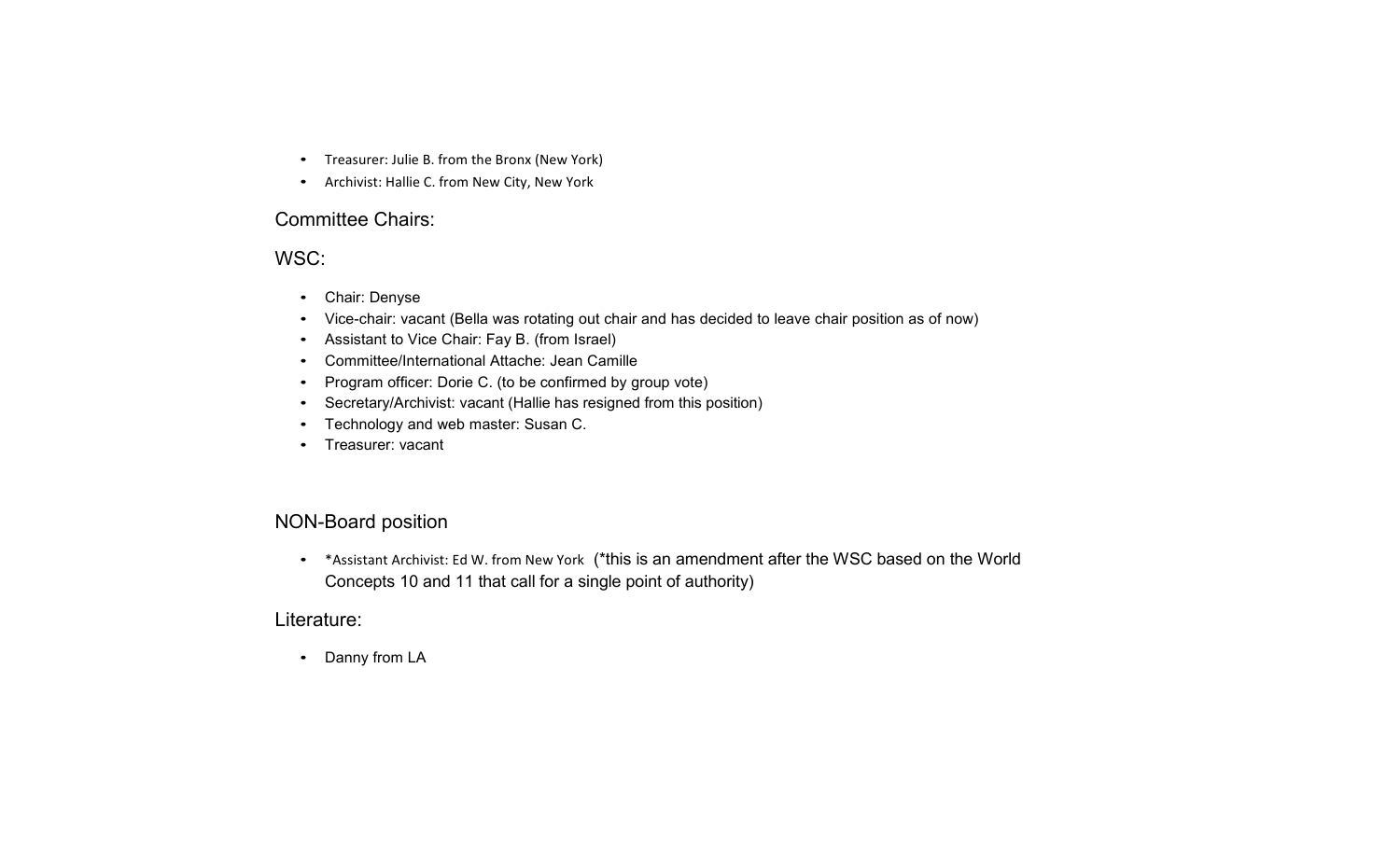#### Public information:

• Deborah

#### Meetings:

• Peggy Q.

#### Service Structure:

•Dorota

#### Technology:

• Dhruv

#### The Tech Committee Report:

Calling all technically oriented, hard working UA fellows! The WSB Tech Committee has recently been reestablished as an independent committee. It's responsible for the oversight and/or management of every aspect of UA's presence on the WEB. The UA website is vital to our fellowship in so many critical ways. It is often <sup>a</sup> potential newcomer's first introduction to UA. It provides an up to date listing of face to face and phone meetings. Approved UA literature is posted on the website, as is <sup>a</sup> worldwide event calendar, notices of special events such as Share-A-Days and Conferences. Our web presence serves as a virtual portal to recovery for sick, suffering and recovering underearners across the globe. A strong web presence is necessary to carry this fellowship forward.That's why it's so important that we solicit members and provide direction to this committee today! Consequently, I propose that we use the rest of the time allotted for this presentation to solicit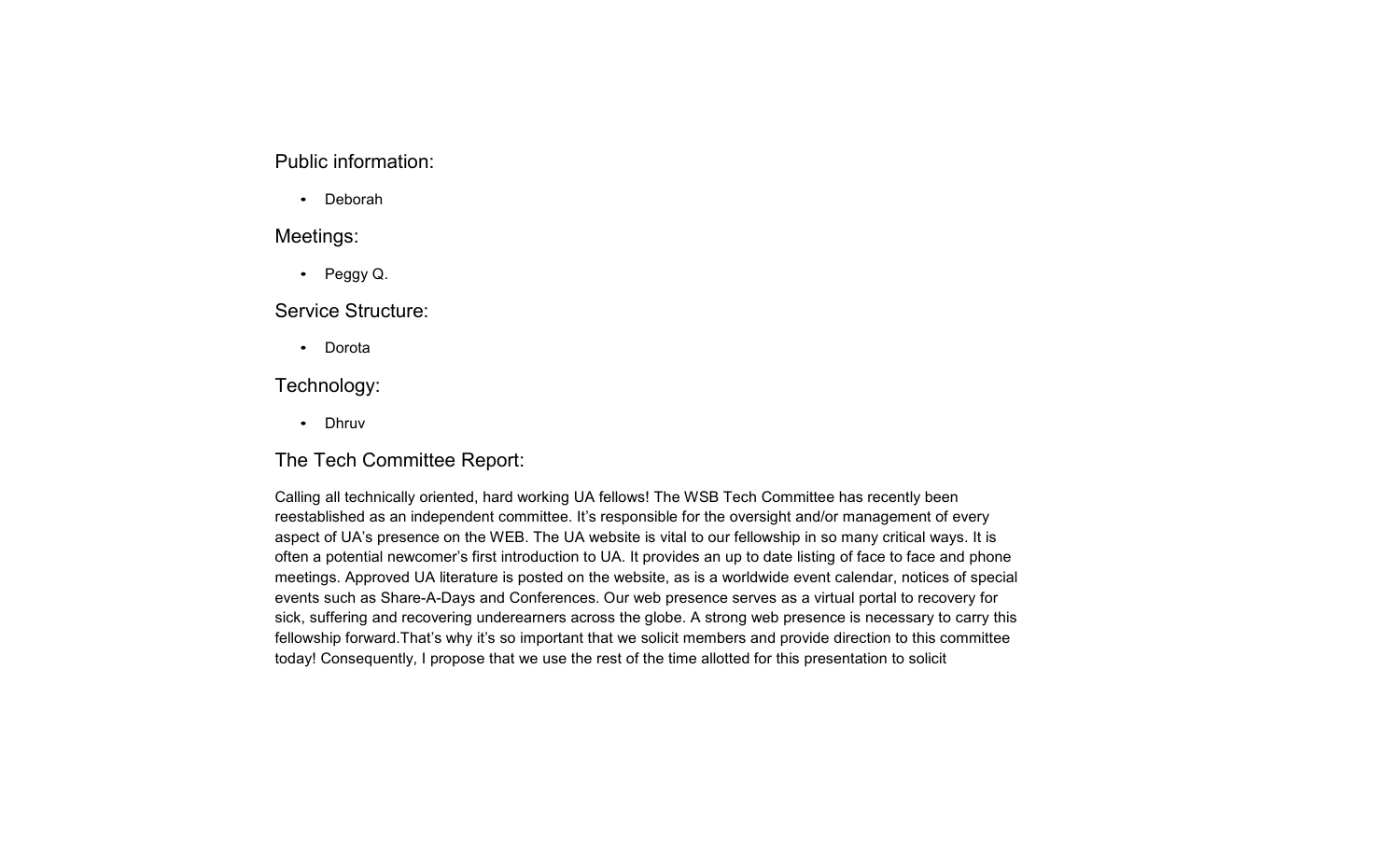volunteers, and discuss the major focus for this committee for the next twelve months. Here are some points we may wish to consider:

- The committee may need to review and if appropriate complete the work undertaken, and nearly completed by the old committee
- The committee may want to consider the structure of the UA website(s) going forward to insure that it meets the needs of the various users, i.e. newcomers, UA membership, UA news and events, UA committee and other Service Work, etc.,
- The committee may want to consider if there should be only UA website, or should there be more. Should additional websites be linked to the main UA website?In closing, I propose that we seek at least 5 or 6 volunteers to man the Tech Committee, and propose 3 to 4 main objectives for the committee's initial focus.

Respectfully submitted,

Julie B, Phone Committee Member

### Literature Committee Agenda, World Service Conference 2014

Posted on July 7, 2014 by WebAdmin

.entry-meta

Committee Report

We started laying the foundations for the Literature Committee before the 2012 World Service Conference, extensively researching how other 12 Step programs approach literature, and prioritizing the work that needed to be done. We continued to build on this at the 2013 Conference, where the Principles for the Literature Committee were discussed at length and approved. We are hoping to round this out at this year's conference, with the Procedures and Guidelines for Creating New Literature and the Style Guide. Once these things are in place, we believe the Conference can go forwards confidently and start giving out its seal of approval that appropriate pieces of literature conform to the program principles.

Since last year's Conference, the committee has achieved the following:

- Revised the Style Guide and Service pamphlet to reflect feedback received from the GSB.
- Started work on the following pamphlets, exploring various approaches to creating literature;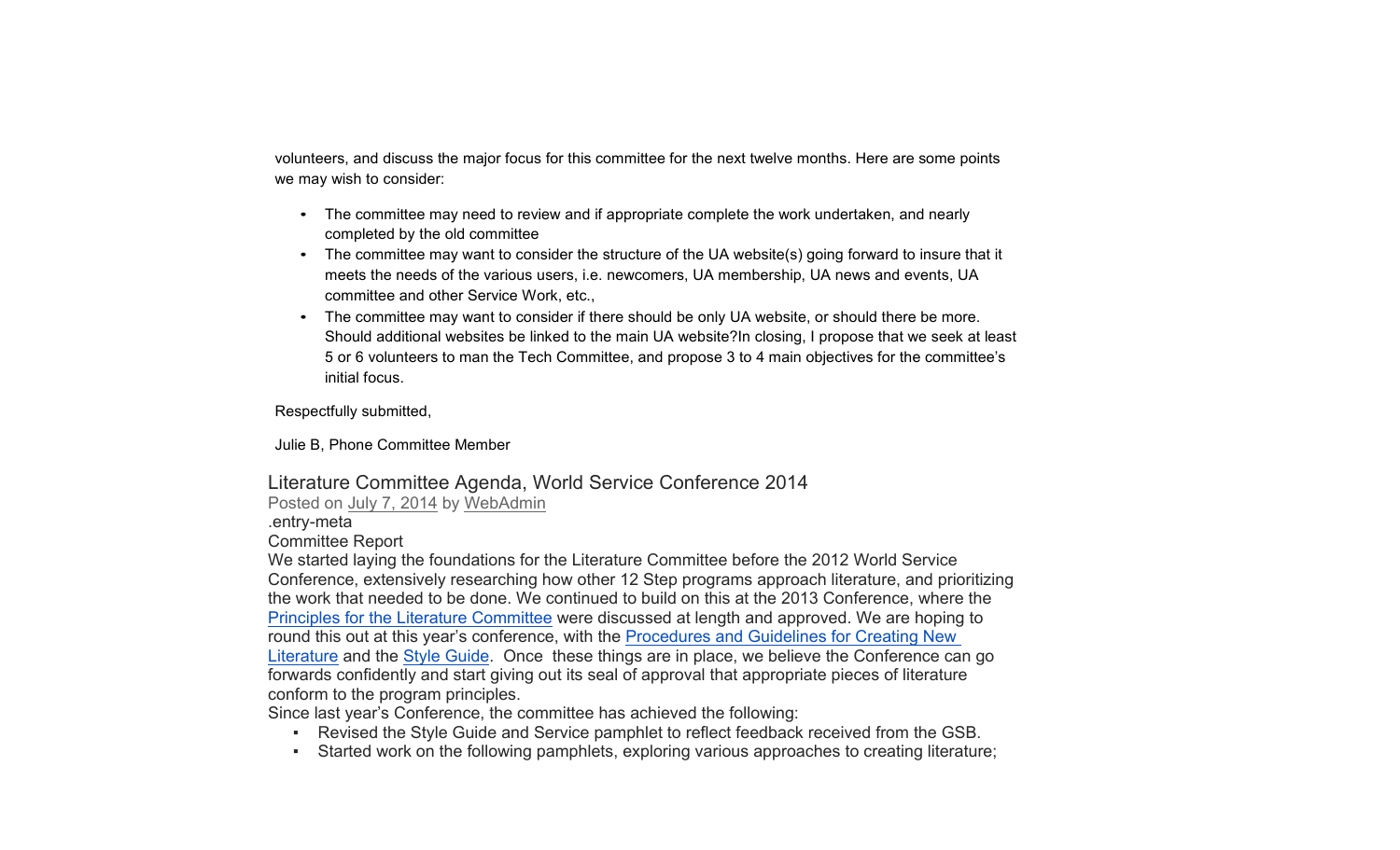working drafts of some of these will be available for review at the Conference:

- 1. Recovering in UA (UA version of 12 Steps & 12 Traditions)
- 2. UA and Artists
- 3. Starting a Business in UA
- 4. Are You an Underearner?
- 5. UA Promises
- Worked with the GSB Treasurer to reduce the bulk cost of the About UA pamphlets from \$1.50 to 75¢ a piece.
- Worked with the NY Intergroup to format some of the material on the Internet site for printing. This was successfully used at share-a-days in New York and California, and is now being sold at New York area meetings; copies are available for review and purchase. (The materials are also available in A4 format for printing in the UK, *etc.*)
- Worked with the Phone/Technology Committee on drafting website guidelines.
- ▪ Finished the year with a Group Inventory to reflect on progress made, and goals for next year: (a link will be inserted here once the inventory has been held in August)

General Information on the Literature Committee:

#### Roles

For the Literature Committee, we are always looking for people with relevant skills and experience, in particular writing, editing, proof reading and desktop publishing. Access to a phone, computer with an Internet connection and an email account are essential to active participation.

Microsoft Word is not essential, but it is helpful to be able to create and edit documents in Word format. Likewise, the ability to create PDF files is helpful (this is built into Macintosh computers; free software such as CutePDF can be used for Windows PCs). More specialized software and hardware may be helpful or required for some roles.

#### **Chair**

The chair's main tasks are chairing meetings, recruiting new members to the committee, and making sure that commitments to other committees and the WSC are met.

#### **Secretary**

The secretary's main tasks are taking accurate, succinct notes at committee meetings and compiling and distributing the meeting minutes; creating and distributing the meeting agendas; and posting meeting minutes, agendas, and working documents to the 9th Tradition website, for transparency to the rest of the program.

#### GSB Representative

The GSB representative's main role is to be available on the monthly GSB calls to provide information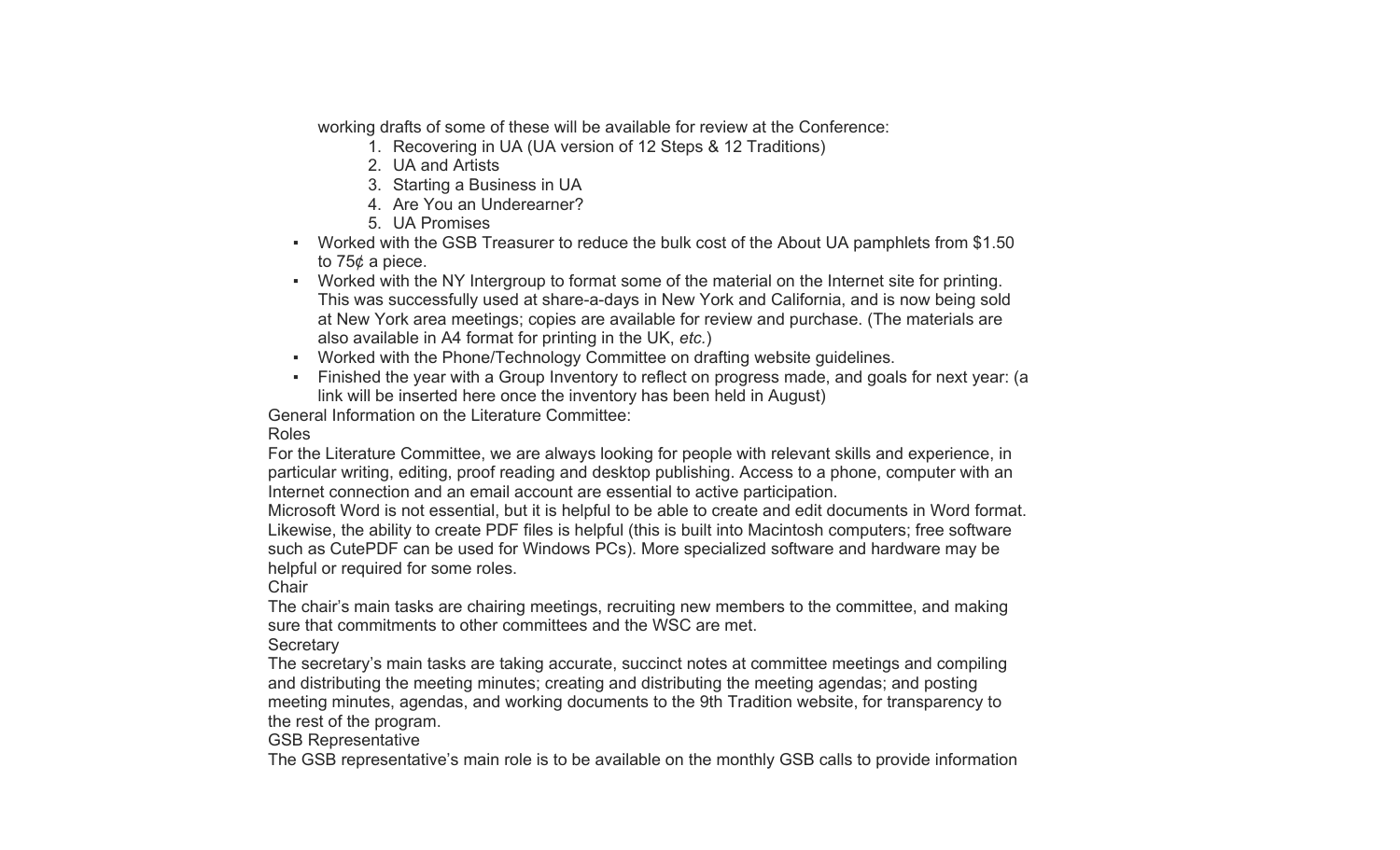about the Literature Committee and its activities, assist GSRs in obtaining printed literature for their meetings, and answer questions that GSRs may have about literature and the Literature Committee. Committee Members

The committee members are the people who do the hard work of actually creating, publishing and distributing new literature! Committee members' responsibilities include:

- Attending committee meetings, checking minutes for accuracy
- Proofing literature drafts for content, typos and grammatical errors
- ! Volunteering for tasks and activities related to the committee's work, especially around creating new literature

N.B. As the service structure of UA becomes more defined, we expect that the operational aspects of creating literature (printing, distribution, etc.) will migrate to the GSB. This is probably several years away, at least, and for the time being, we think it makes sense to include these functions within the WSC committee.

#### **Requirements**

In general, we ask that nominees for the officer positions on the Literature Committee have experience serving on the Literature Committee. Since that's currently a very limited pool of possible candidates, we suggest that comparable experience with other committees in UA or other programs is also suitable (bearing in mind that our approach and procedures may differ in important ways).

To enable the voices of all committee members to be heard, we expect that elections will be held at the first committee meeting of the new term, i.e., September 4.

#### Other Issues & Concerns

#### **Priorities**

The goal of the Literature Committee is to create literature that will stand the test of time, and it is our view that any specific piece of new literature will be ready when it's ready, in God's time not ours. Currently, all our literature is being created and edited by people giving service to the program, necessarily limiting how fast we can proceed by the number of volunteers and how much time they have available. However, the principles approved by the WSC also allow the Conference to direct the creation of specific pieces of literature, which enables the Literature Committee to use funds from the GSB to negotiate (modest) fees for writing and editing. This would likely also allow some of the many able writers in the program to spend time on creating the literature in question without underearning. (Note that the GSB would still need to approve the disbursement of specific fees.)

We have no suggestions along these lines at present, but GSRs who feel strongly that a specific piece of literature is needed sooner rather than later, should explore whether there is a group consensus around expending money for this purpose. We will be happy to work with these GSRs to develop cost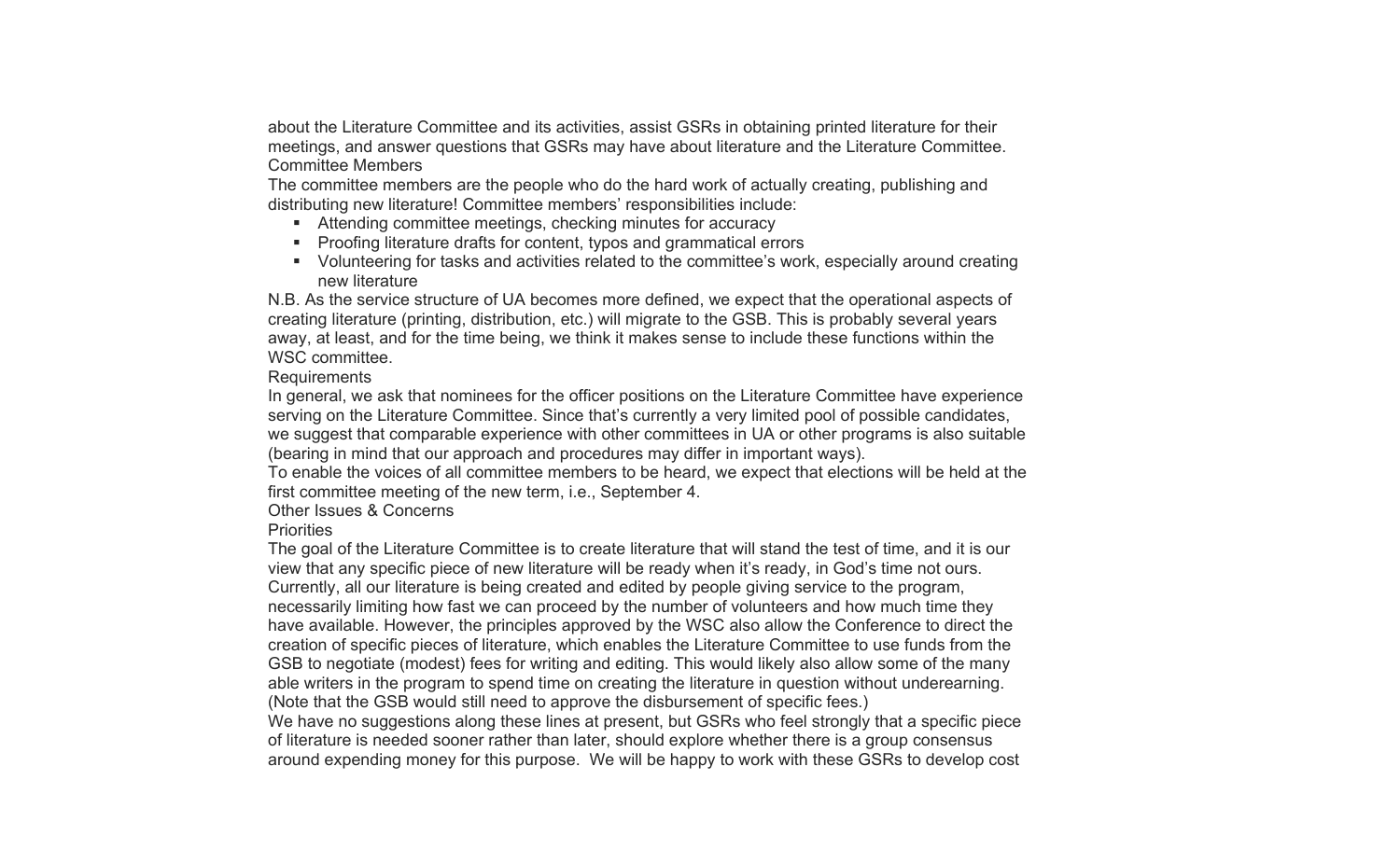projections so that they have clarity for their proposals.

Is It Literature?

The action cards printed for the NY Intergroup were taken from the website, with the understanding that they are Service Literature —meeting formats and worksheets. (As such, their content was approved for printing by a group conscience vote of the Intergroup, after being circulated widely to the GSB and UA mailing lists for feedback.)

However, we feel this distinction is not necessarily clear cut: these particular pieces might also be regarded as literature directly relating to recovery. We feel it would be good governance for the WSC to review these cards, and confirm or correct this understanding. We have proposed a motion about this, to allow time for discussion and decision.

Literature Creation

The committee's top priority remains the creation of a UA version of the 12&12 —how to work the steps and traditions from the perspective of recovering from underearning, in pamphlet form. This is a young program —not a person amongst us has more than eight years recovery —but it is our belief that while no one person can know what long-term recovery from underearning looks like, our Higher Power can tell us that through our collective group conscience. To this end, we are asking every member of UA to spend half an hour per step, writing out what the step means to them and what they have gotten out of it. We would be grateful if you would both participate yourself and encourage others to participate by publicizing this effort with your home groups.

If there is time at the WSC, we will include a writing workshop around this as part of the agenda, see below.

#### Selling Literature

Finally, we would like to remind GSRs of the invaluable service they can do for us and the program, by making sure their home groups know about the UA literature available for free on the website, and available for purchase in printed form. (Our current approach to selling literature is to provide a discount for bulk purchases, enabling groups to use the proceeds of reselling it to cover the cost of giving away some literature to newcomers. Note that each group needs to determine for itself its policies towards pricing and selling literature.)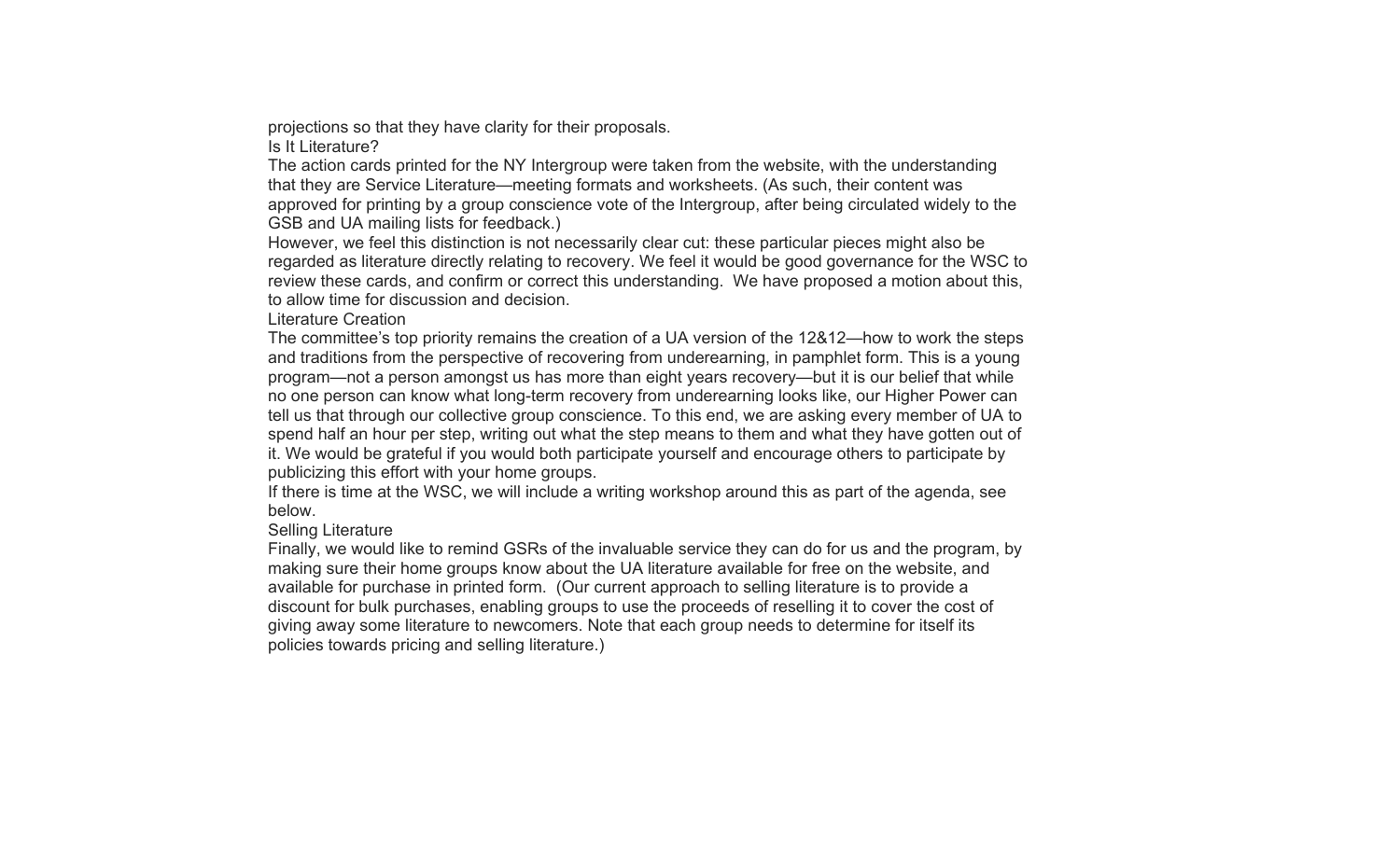#### GSR Reports (moderated by Matt B.)

The proceedings began with <sup>a</sup> mention of the special GSB meeting of August 20, when each

GSR briefly answered the questions:

- What's going well with your meeting?
- What's going not so well?
- What can the GSB do about it?

Several common needs emerged from the individual reports, namely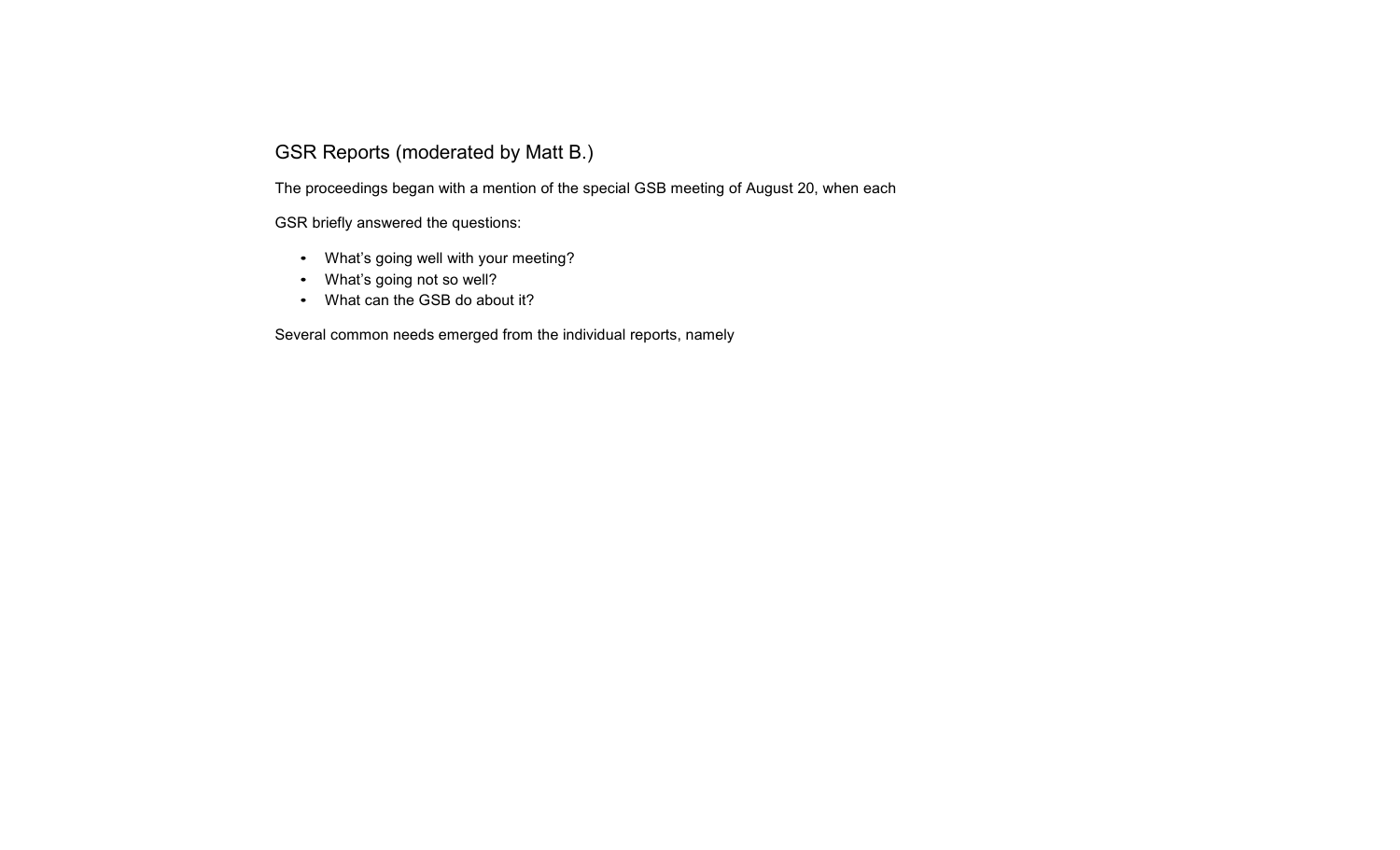- More clarity about how the Traditions work in practice
- A definition of abstinence
- Difficulty in getting sponsors
- The need for UA specific literature, especially "best practice" literature on
	- 1) Sponsorship
	- 2) Action meetings
	- 3) The "B" job
	- 4) Choice of action partner
- Concerns about the World Service Conference
	- 1) Expense
	- 2) That it shouldn't be on <sup>a</sup> holiday weekend when air fares are higher
- Better definition of the structure of the Fellowship

#### World Service Committee Report (moderated by Bella A.)

Bella asked for discussion regarding the following three questions, stated below, with answers

given in italics below the question

- What do you want the World Service Conference to be?
	- 1. The WSC should address questions about by-laws, etc.
	- 2. The WSC should be open to the public
	- 3. The WSC should be restricted to GSR's, committee members/officers, and GSB officers
	- 4. Don't turn down newcomers; voting is not necessary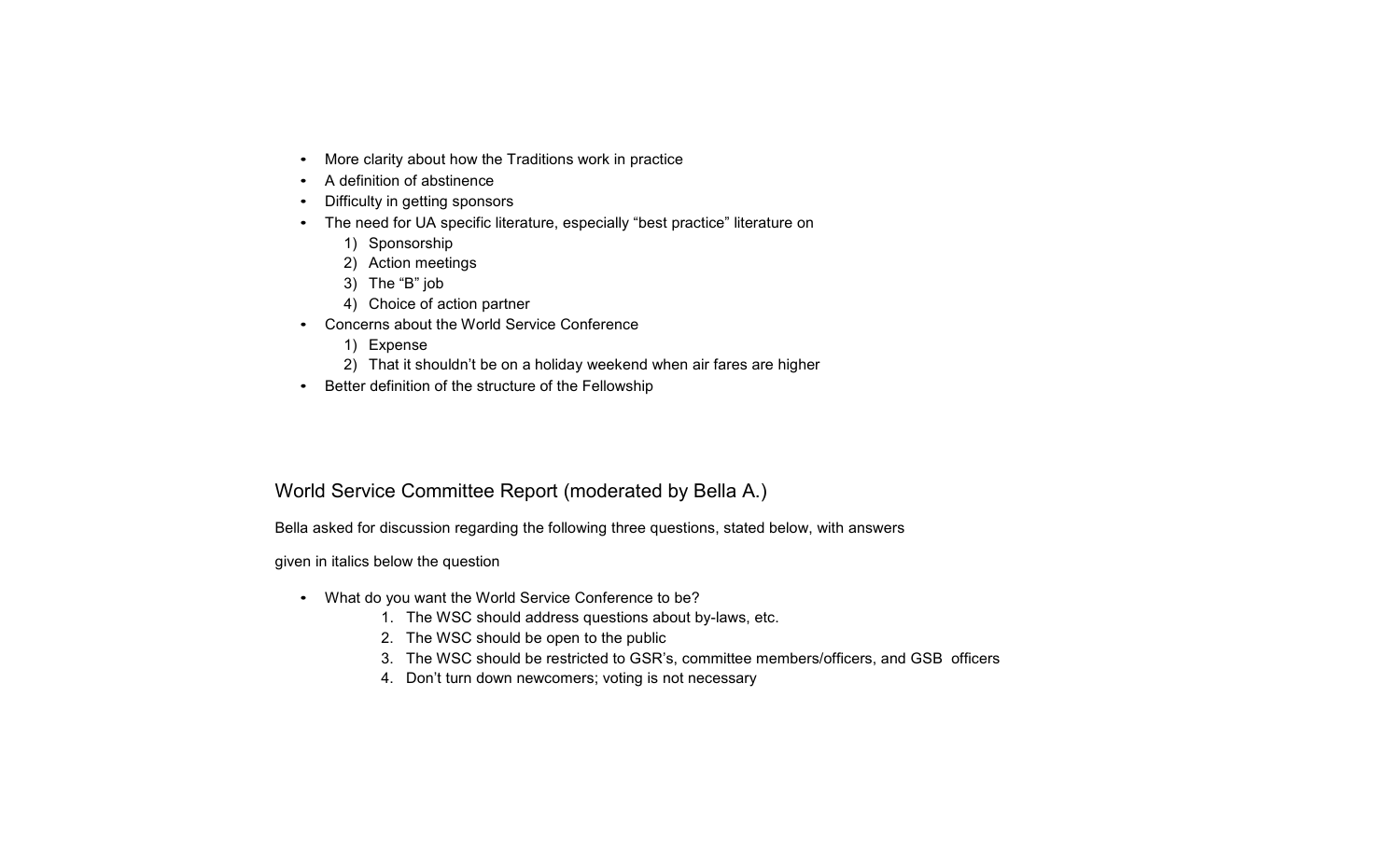- 5. More open to young people
- 2. How should we go about making that vision happen?
	- 1. Get more GSR's involved
	- 2. Put descriptions of WSC committee activity, including meeting times and contact information on the web

 $\blacksquare$ 

3. Think of "serving from the overflow"  $\frac{35}{17}$ Preparing a service pamphlet

• What are you, as an individual, going to do about it?

#### **PRESENTATIONS:**

**The Inverted Triangle – Why Service is Vital to Recovery (presentation by John V.)** 

**Traditions (presentation by Bob L.)**

**Phone Meetings Committee (presentation by Peggy Q.)**

**Sponsorship (presentation by John V.)**

**Thirteenth Stepping (moderated by Bella)**

**Service Structure:**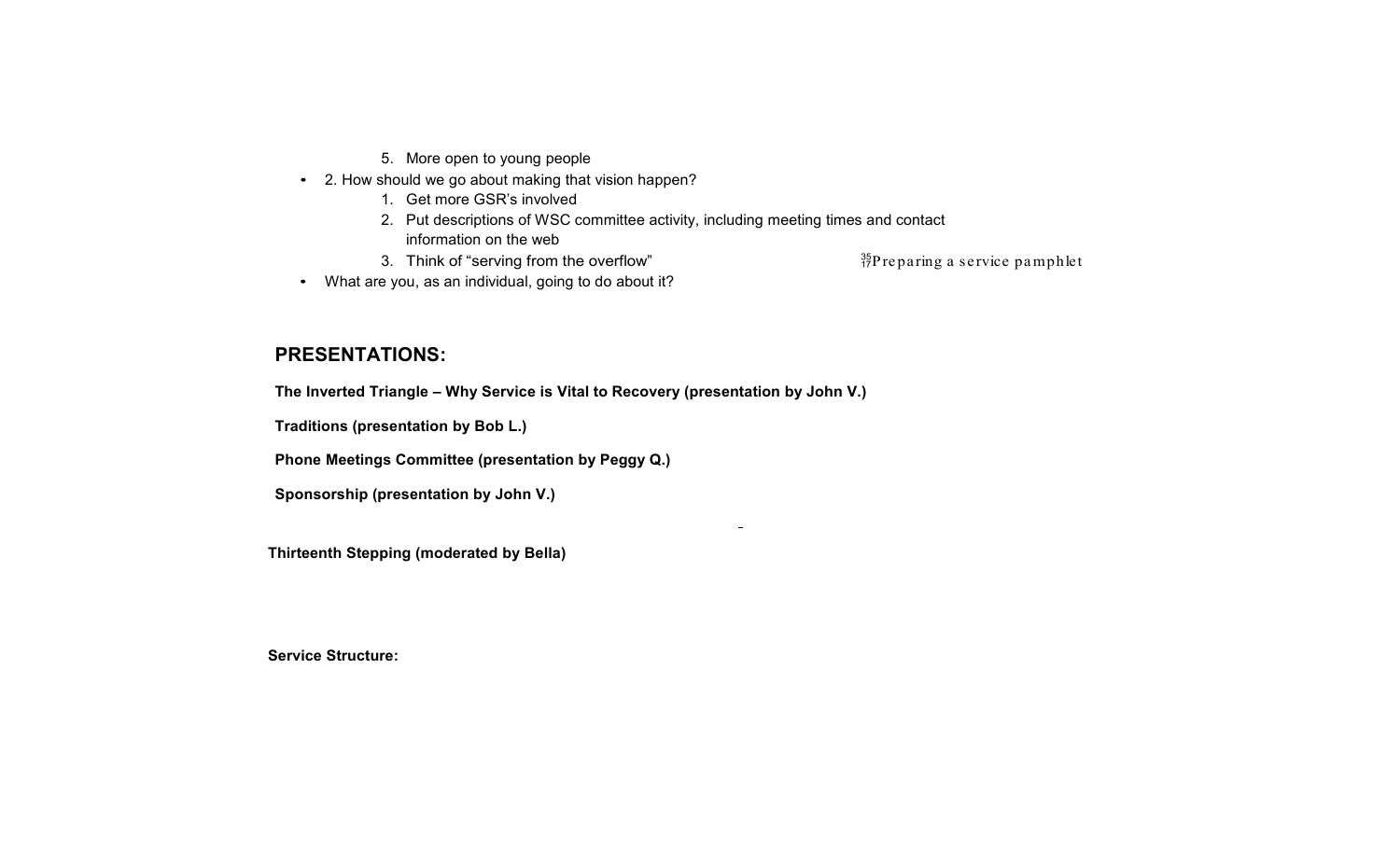We considered the following questions, and we suggested the answers in italics:

What is the GSB? How do we define it? (Nucleus of structure will show also what is NOT the GSB) .

- Custodian of the Traditions
- Administrative body to spearhead work brought to UA as <sup>a</sup> whole
- Provide support for meetings, committees and Intergroup
- Uphold decision making, to be implemented by the GSRs
- Serve as group conscience for higher service
- Consistent message
- Carrying <sup>a</sup> vision, with <sup>a</sup> mission statement
- Legal Custodians

#### 2014-WSCC-Finance-Report-Worksheets-KB (2)

|         | 2014                    |      |         |         |        |
|---------|-------------------------|------|---------|---------|--------|
| 2014 Q1 | O <sub>2</sub>          | 2014 | Plan*   | (Over)/ | Plan*  |
|         |                         |      |         |         | 2014   |
|         | Jan-Mar Apr-Jun Jan-Jun |      | Jan-Jun | Under   | Annual |

**Ordinary Income/Expense**

**Income**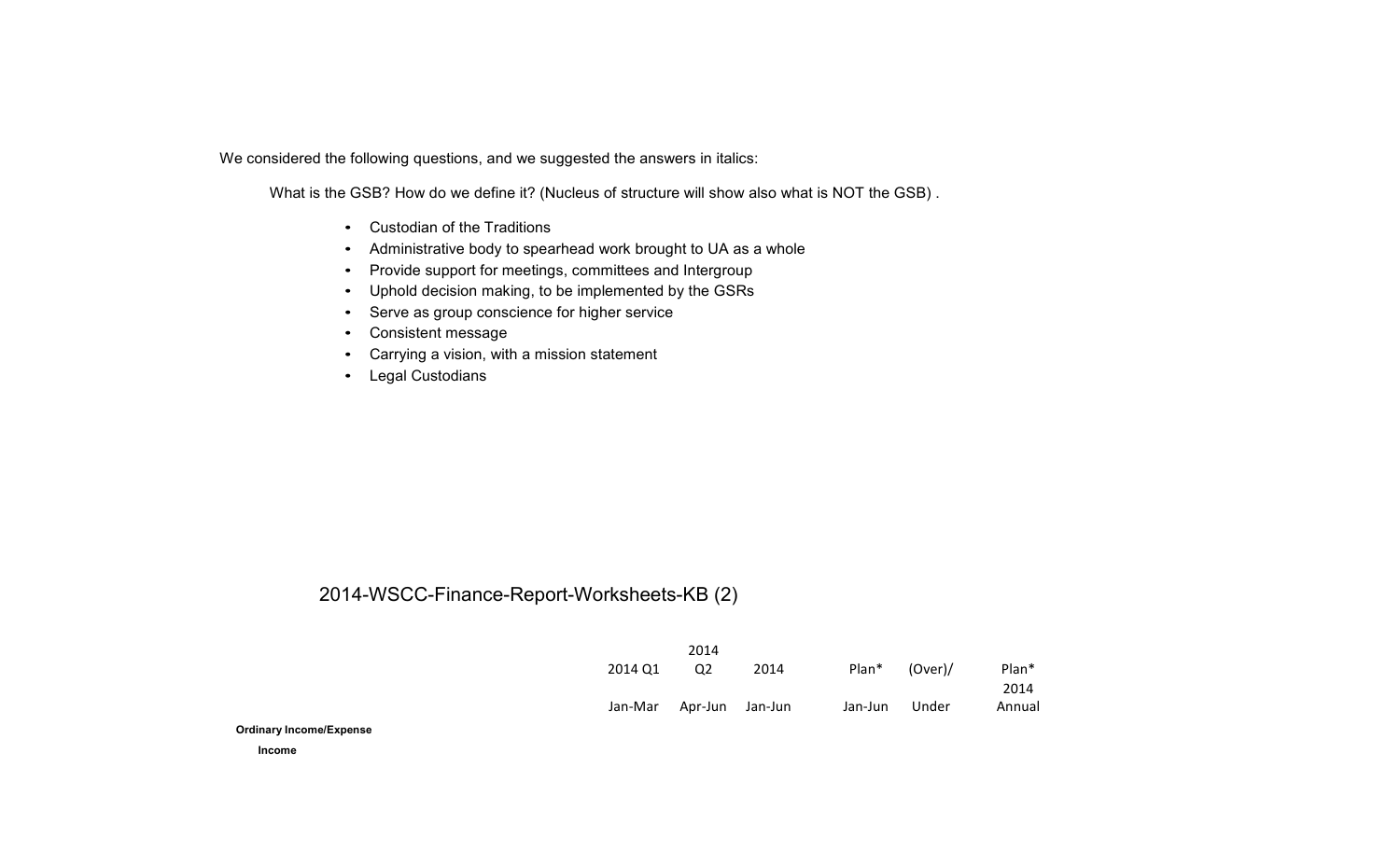#### **Contributions to U A**

| Check/cash donations to UA | . 180.18 | 3.078.47 | 4.258.65 | 5.000.00 | 741.35 | 10.000.00 |
|----------------------------|----------|----------|----------|----------|--------|-----------|
| Paypal donations to UA     | .189.49  | 229.90   | 1.419.39 | 2.200.00 | 780.61 | 4.400.00  |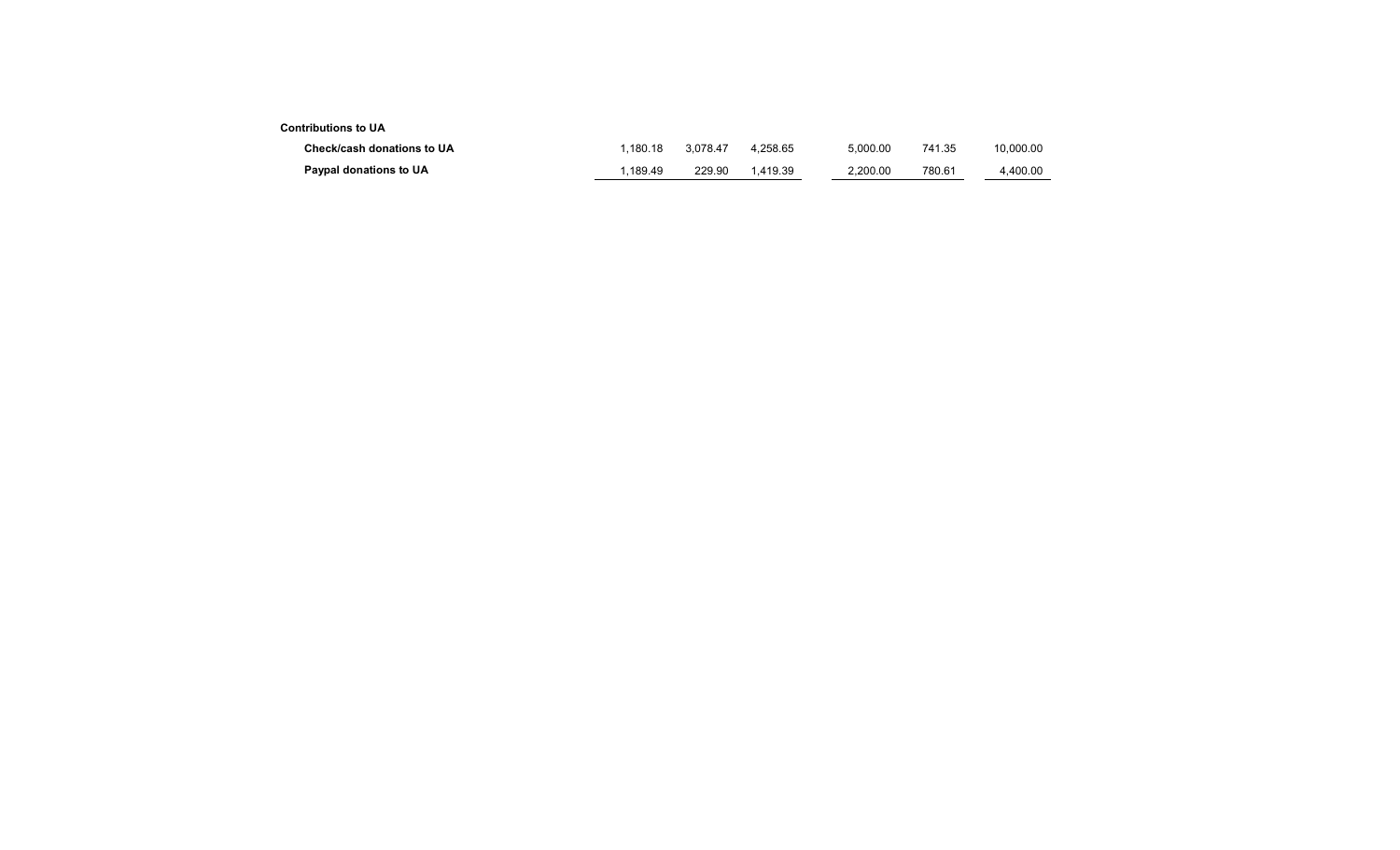| <b>Total Contributions to UA</b>                                                         | 2,369.67  | 3,308.37 | 5,678.04  | 7,200.00 | 1,521.96 | 14,400.00 |
|------------------------------------------------------------------------------------------|-----------|----------|-----------|----------|----------|-----------|
| <b>Interest on Savings Acct</b><br>*Contributions collected in excess of expense-Outside | 0.30      | 0.27     | 0.57      | 2.00     | 1.43     | 4.00      |
| Event                                                                                    | 207.00    | 2,562.00 | 2,769.00  |          |          |           |
| <b>WSC Income</b>                                                                        |           |          |           |          |          |           |
| <b>Contributions to WSC</b>                                                              |           |          |           |          |          |           |
| Cash/check donations to WSC                                                              |           | 76.30    | 76.30     |          |          |           |
| Paypal donations to WSC                                                                  | 510.00    | 782.00   | 1,292.00  |          |          |           |
| <b>Total Contributions to WSC</b>                                                        | 510.00    | 858.30   | 1,368.30  |          |          |           |
| <b>WSC Conference ticket payments</b>                                                    | 6,960.97  | 1,470.00 | 8,430.97  |          |          |           |
|                                                                                          |           |          |           |          |          |           |
| Tot il WSC Income                                                                        | 7,470.97  | 2,328.30 | 9,799.27  |          |          |           |
| <b>Total Income</b>                                                                      | 10,047.94 | 8,198.94 | 18,246.88 | 7,202.00 |          | 14,404.00 |
|                                                                                          |           |          |           |          |          |           |
| <b>Expense</b>                                                                           |           |          |           |          |          |           |
| 501c3 Pymt - IRS                                                                         |           | 400.00   | 400.00    | 400.00   | 0.00     | 400.00    |
| <b>Bank fees/charges</b>                                                                 | 36.00     | 97.25    | 133.25    | 108.00   | $-25.25$ | 216.00    |
| <b>Office supplies</b>                                                                   | 20.03     | 0.00     | 20.03     | 6.00     | $-14.03$ | 12.00     |
| PO Box                                                                                   |           | 128.00   | 128.00    | 64.00    | $-64.00$ | 128.00    |
| Postage                                                                                  |           | 4.70     | 4.70      | 18.00    | 13.30    | 36.00     |
| <b>Printing</b>                                                                          |           | 159.85   | 159.85    | 180.00   | 20.15    | 360.00    |
| <b>Speaker Travel</b>                                                                    | 600.00    | 0.00     | 600.00    | 900.00   | 300.00   | 1,800.00  |
| <b>Transcripts</b>                                                                       |           | 180.54   | 180.54    | 90.00    | $-90.54$ | 180.00    |
|                                                                                          |           | 656.03   | 970.34    | 1,626.37 |          | 1,766.00  |
|                                                                                          |           | 139.63   | 3,132.00  |          |          |           |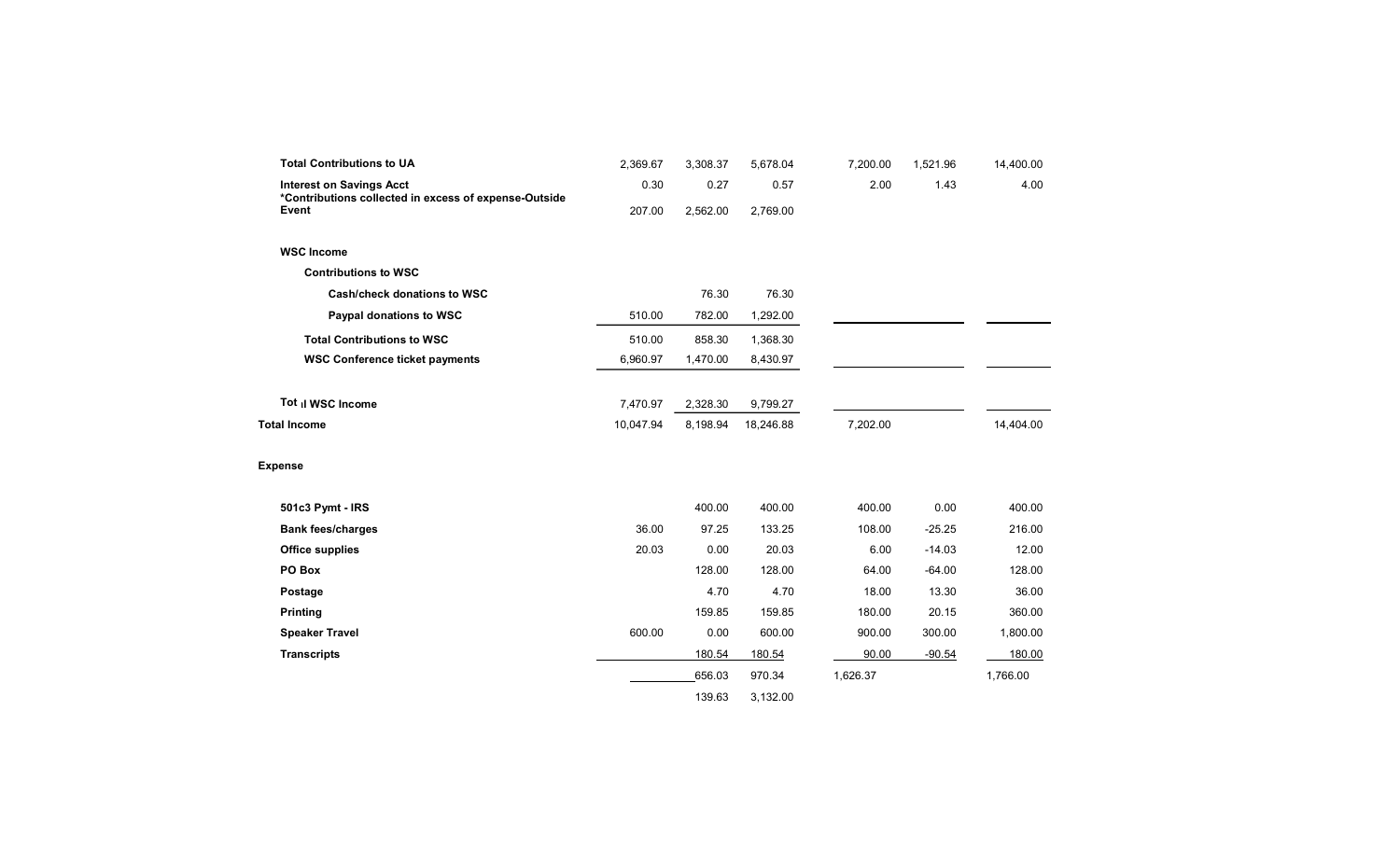| $\frac{1}{2}$ iailiicu Experises, itolie liicuried vali-vuli Zv I+ |             |          |           |          |          |
|--------------------------------------------------------------------|-------------|----------|-----------|----------|----------|
| <b>Bandwidth</b>                                                   |             |          |           | 90.00    | 180.00   |
| Literature                                                         |             |          |           | 270.00   | 540.00   |
| Marketing - show flyers for website                                |             |          |           | 0.00     | 0.00     |
| <b>Pamphlets</b>                                                   |             |          |           | 300.00   | 600.00   |
| <b>Prudent Reserve</b>                                             |             |          |           | 600.00   | 1,200.00 |
| <b>Refunds</b>                                                     |             |          |           | 300.00   | 600.00   |
| <b>Web Hosting</b>                                                 |             |          |           | 108.00   | 216.00   |
| Web Improvement                                                    |             |          |           | 210.00   | 420.00   |
| <b>Web Changes</b>                                                 |             |          |           | 0.00     | 0.00     |
| <b>Committee Specific Expenses</b>                                 |             |          |           | 600.00   | 1,200.00 |
| <b>Total Identified UA/GSB Expense</b>                             | 656.03      | 970.34   | 1,626.37  | 4,244.00 | 8,088.00 |
| <b>WSC</b>                                                         |             |          |           |          |          |
| <b>WSC Committee Expense</b>                                       | 2,534.78    | 319.90   | 2,854.68  |          |          |
| <b>WSC Lodging</b>                                                 | 8,400.00    | 0.00     | 8,400.00  |          |          |
| <b>WSC - Other</b>                                                 | 270.00      | 0.00     | 270.00    |          |          |
| <b>Total WSC</b>                                                   | 11,204.78   | 319.90   | 11,524.68 |          |          |
| <b>Total Expense</b>                                               | 11,860.81   | 1,290.24 | 13,151.05 | 4,244.00 | 8,088.00 |
| Net Income                                                         | $-1,812.87$ | 6,908.70 | 5,095.83  | 2,958.00 | 6,316.00 |

**Planned Expenses, None Incurred Jan-Jun 2014**

**Note: The Treasurer chose to collect and disburse funds on behalf of an outside event, the Vermont retreat.**

The \$2,769 combined for 2014 Q1 and Q2 noted in the income section of the statement appear to be funds collected in excess of expenses for this **event.**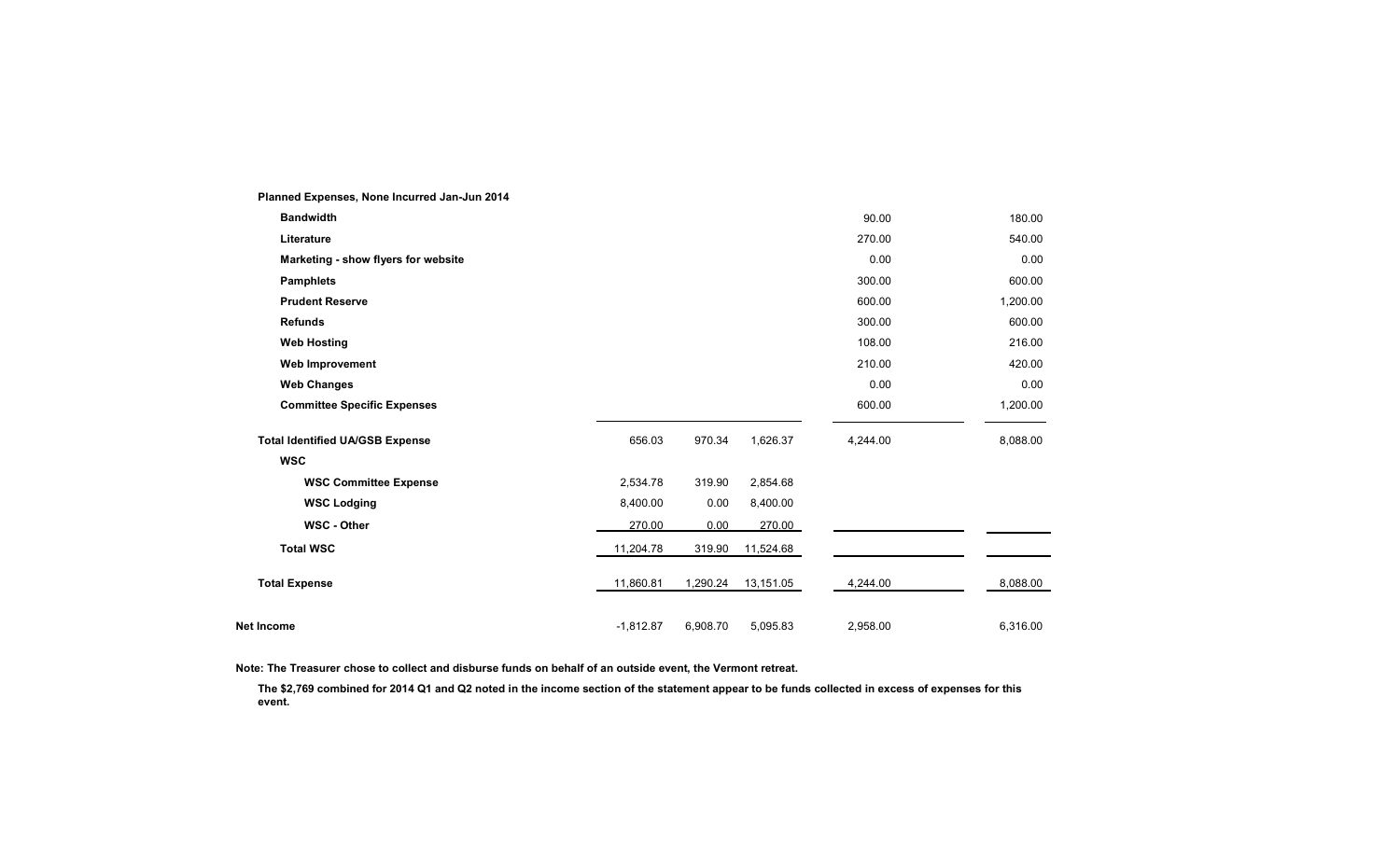**during Quarter 2. However, this net income may also be due to miscategorized WSCC or UA GSB contributions.**

Finance-Committee-Report-WSCC-2014-Final

**\*Plan not approved by GSB; constructed internally in Finance Committee**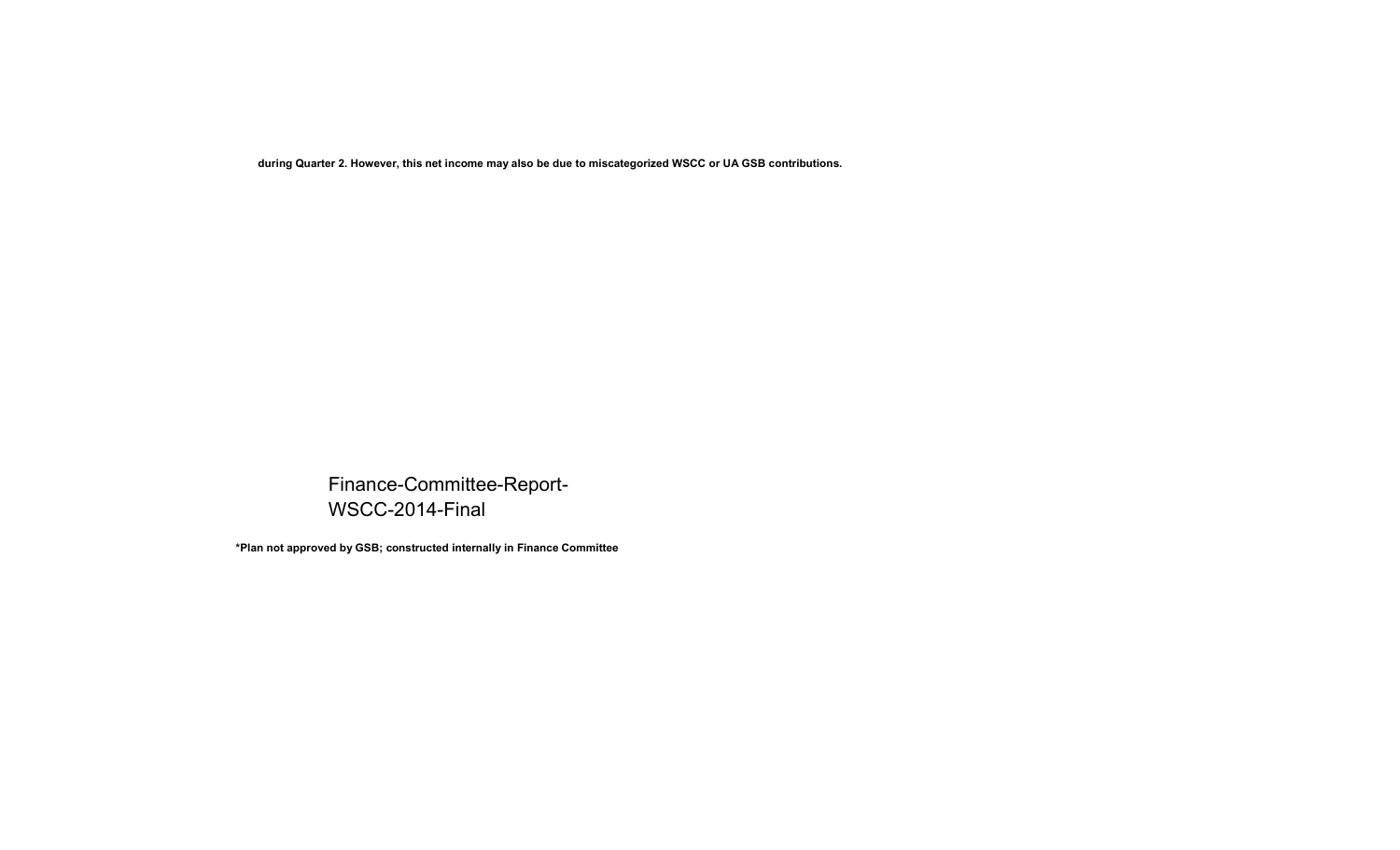

# 2014 UA WSCC

Finance Committee Report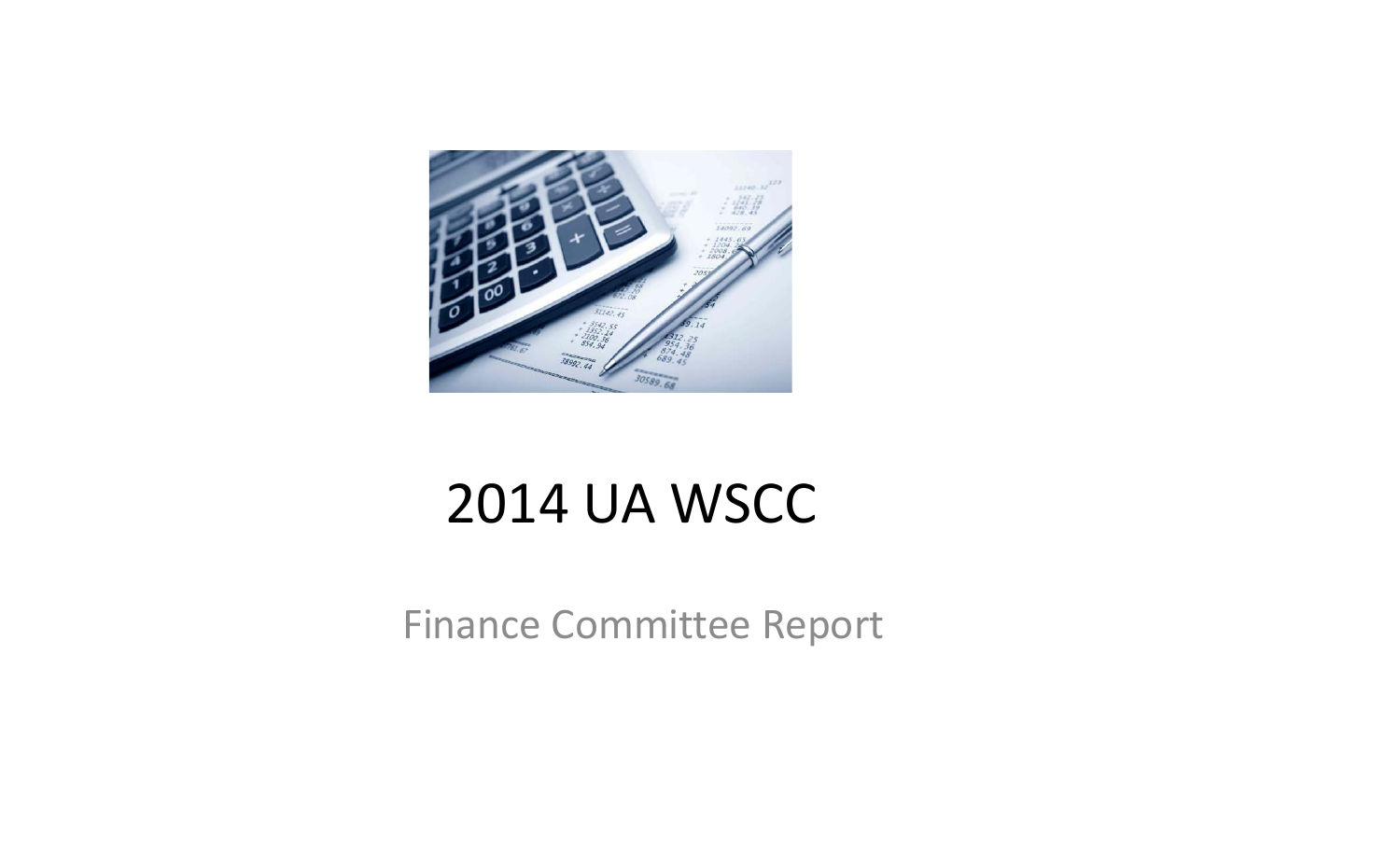### EOY 2013 Balance Sheet

|                     | Jan 15 ve rsion UA Balance Sheet De c 31, 13             |          |
|---------------------|----------------------------------------------------------|----------|
| <b>ASSETS</b>       |                                                          |          |
|                     | <b>Current Assets</b>                                    |          |
|                     | <b>Check ing/Savings</b>                                 |          |
|                     | Cash                                                     |          |
|                     | UA Check ing 7320                                        | 5,370.37 |
|                     | World Se rvice Conference 9928                           | 845.07   |
|                     | <b>Total Cash</b>                                        | 6,215.44 |
|                     | <b>Total Check ing/Savings</b>                           | 6,215.44 |
|                     | <b>Total Current Assets</b>                              | 6,215.44 |
| <b>TOTAL ASSETS</b> |                                                          | 6,215.44 |
|                     | <b>LIABILITIES &amp; EQUITY</b>                          |          |
| Equity              |                                                          |          |
|                     | <b>Opening Balance Equity</b>                            | 5,732.65 |
|                     | Ne t Income                                              | 482.79   |
|                     | <b>Total Equity</b>                                      | 6,215.44 |
|                     | <b>TOTAL LIABILITIES &amp; EQUITY</b>                    | 6,215.44 |
|                     |                                                          |          |
|                     | Note: All based on bank statements. March through Decemb |          |

Note: All based on bank statem ents M arch through Decem b

January and Fe br uar y 2013 statem ents not available.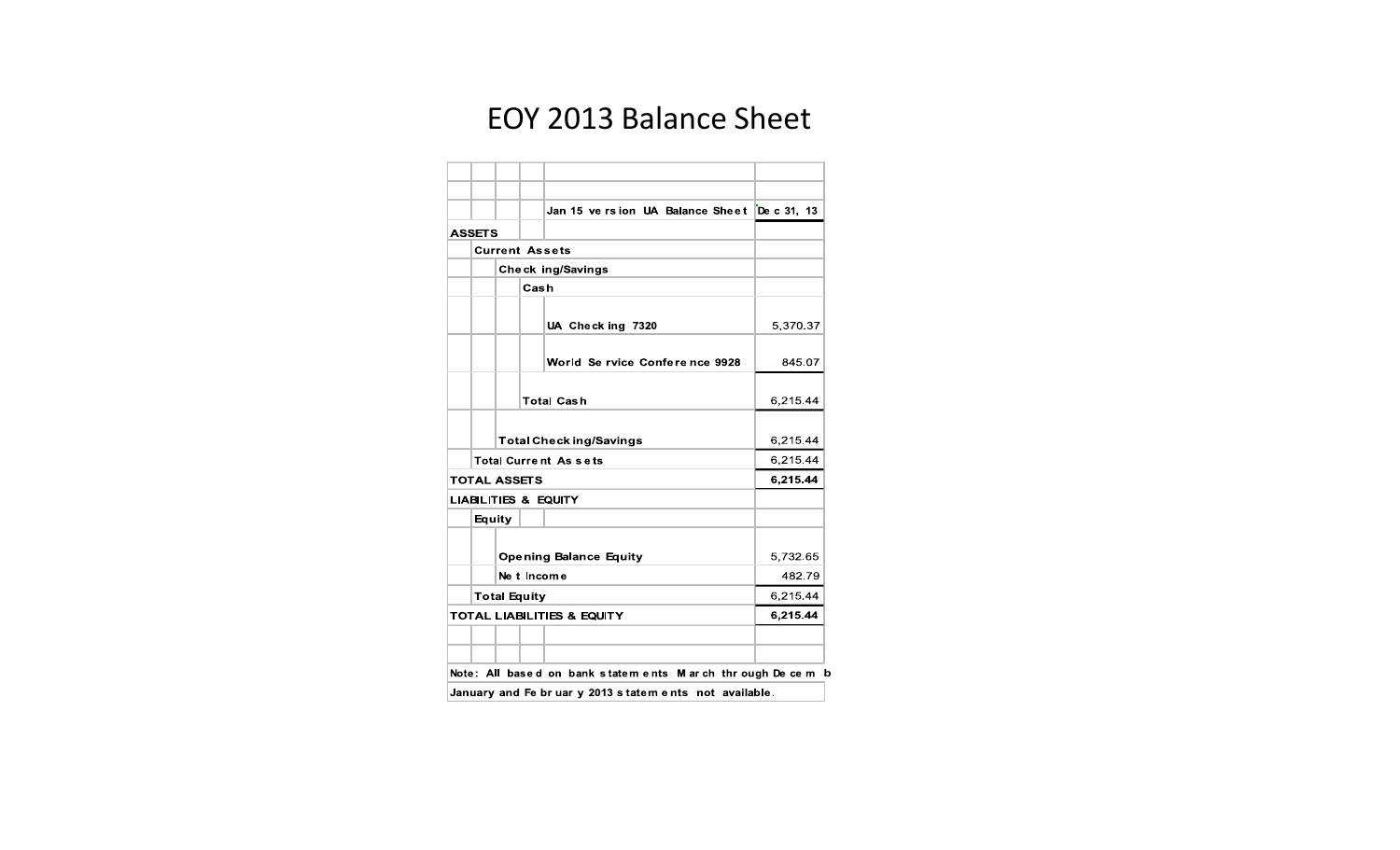### 2013 EOY P/L

#### **Jan 15 2014 version UA 2013 P&L Jan - Dec 13 Ordinary Income/Expense Income Contributions Donations by check or cash** 13,923.68 **Paypal donations** 24,277.04 **Total Contributions** 38,200.72 **Interest on Savings Acct** 2.66 **Total Income Expense** 38,203.38 **Ask Treasurer** 45.00 **Bank fees/charges** 205.98 **Pamphlets** 165.00 **Paypal fees** 1,470.64 **Postage** 20.00 **Printing** 169.85 **Refunds WSC** 226.00 **Stipend** 547.00 **WSC Lodging** 28,407.10 **WSC - Other** 2,586.31 **Total WSC** 31,540.41 **Total Expense** 33,842.88 **Net Ordinary Income Other Income/Expense** 4,360.50 **Other Expense Holding for outside committees** 3,877.71 **Total Other Expense** 3,877.71 **Net Other Income** -3,877.71 **Net Income 482.79**

**All based on March through December 2013 bank statements.** 

**January and February statements not available.**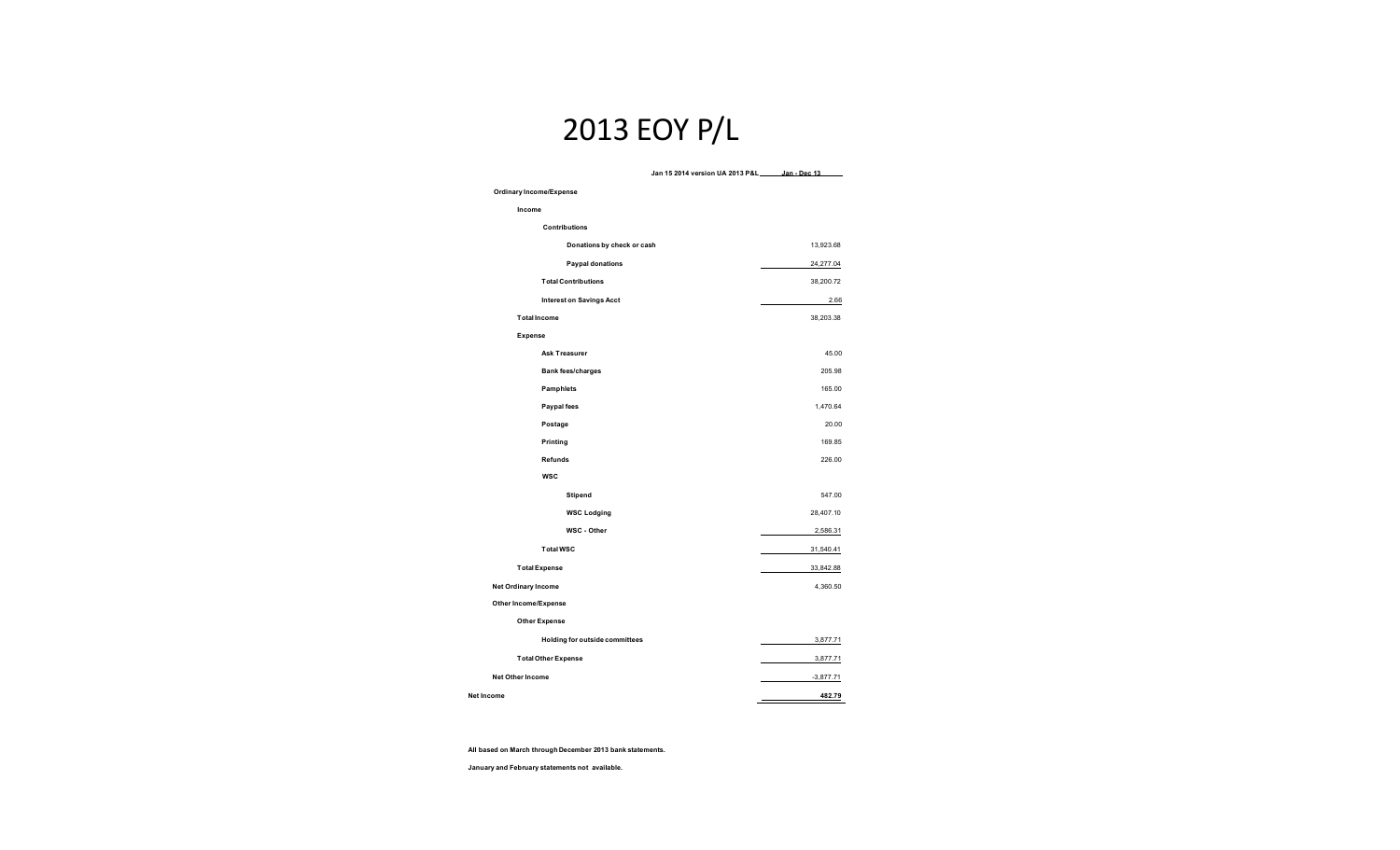### 2013 Spending Plan (Draft) Part 1

|                    |                               |                          | 2013 UA QUARTERLY SPENDING RECORDS AND CATEGORIES FOR SPENDING PLAN |                |           |         |           |         |           |                |            |
|--------------------|-------------------------------|--------------------------|---------------------------------------------------------------------|----------------|-----------|---------|-----------|---------|-----------|----------------|------------|
| <b>INFLOWS</b>     |                               | Q1 Plan                  | Q1 Actual                                                           | Q2 Plan        | Q2 Actual | Q3 Plan | Q3 Actual | Q4 Plan | Q4 Actual | <b>YR PLAN</b> | <b>YTD</b> |
|                    | 7th Tradition                 |                          |                                                                     |                |           |         |           |         |           |                |            |
|                    | via Paypal                    |                          | 6,293.78                                                            |                | 7,751.83  |         | 9,299.44  |         | 2,935.82  | <b>TBD</b>     | 26,280.87  |
|                    | checks/cash                   |                          | 705.83                                                              |                | 3,084.70  |         | 5,428.88  |         | 2,700.44  | <b>TBD</b>     | 11,919.85  |
|                    | Interest Income               |                          | Not Avail.                                                          |                | 0.73      |         | 1.80      |         | 0.13      | <b>TBD</b>     | 2.57       |
|                    |                               |                          |                                                                     |                |           |         |           |         |           |                |            |
| <b>TOTAL UA</b>    |                               |                          |                                                                     |                |           |         |           |         |           |                |            |
| <b>INFLOWS:</b>    |                               | $\overline{\phantom{a}}$ | 6,999.61                                                            | $\blacksquare$ | 10,837.26 |         | 14,730.12 |         | 5,636.39  | <b>TBD</b>     | 38,203.29  |
|                    | <b>COSTS FOR UA</b>           | Q1 Plan                  | Q1 Actual                                                           | Q2 Plan        | Q2 Actual | Q3 Plan | Q3 Actual | Q4 Plan | Q4 Actual |                |            |
| Ongoing:           |                               |                          |                                                                     |                |           |         |           |         |           |                |            |
| <b>Bandwidth</b>   |                               |                          | 100.00                                                              |                |           |         | 75.00     |         |           | <b>TBD</b>     | 175.00     |
| <b>Bank Fees</b>   |                               |                          | Not Avail.                                                          |                |           |         | 95.00     |         | 20.48     | <b>TBD</b>     | 169.98     |
| Literature         |                               |                          | Not Avail.                                                          |                | 54.50     |         | 500.00    |         |           | <b>TBD</b>     | 500.00     |
|                    |                               |                          |                                                                     |                |           |         |           |         |           |                |            |
| Pamphlets          |                               |                          | 159.00                                                              |                | 165.00    |         | 165.00    |         |           | <b>TBD</b>     | 489.00     |
|                    | Paper/Office supplies         |                          | Not Avail.                                                          |                |           |         | 5.00      |         |           | <b>TBD</b>     | 5.00       |
| Paypal fees        |                               |                          | Not Avail.                                                          |                | 499.37    |         | 1,371.27  |         |           | <b>TBD</b>     | 1,870.64   |
| <b>PO Box 255</b>  |                               |                          | 120.00                                                              |                |           |         |           |         |           | <b>TBD</b>     | 120.00     |
| Printing           |                               |                          | 136.00                                                              |                |           |         | 169.85    |         |           | TBD            | 305.85     |
|                    | <b>Speaker Travel</b>         |                          | Not Avail.                                                          |                |           |         |           |         |           | <b>TBD</b>     | 0.00       |
| <b>Stamps</b>      |                               |                          | Not Avail.                                                          |                | 9.00      |         |           |         | 20.00     | <b>TBD</b>     | 29.00      |
| <b>Transcripts</b> |                               |                          | Not Avail.                                                          |                | 155.00    |         |           |         |           | <b>TBD</b>     | 155.00     |
|                    | <b>Web Hosting</b>            |                          | 150.00                                                              |                |           |         |           |         |           | <b>TBD</b>     | 150.00     |
|                    | Web Improvement               |                          | 350.00                                                              |                |           |         | 65.00     |         |           | <b>TBD</b>     | 415.00     |
|                    | <b>TOTAL UA ONGOING COSTS</b> |                          | 1,015.00                                                            |                | 882.87    |         | 2,446.12  |         | 40.48     | <b>TBD</b>     | 4,384.47   |
|                    |                               |                          |                                                                     |                |           |         |           |         |           |                |            |

Note: Differentiation between 7th Tradition contributions for UA and for WSCC not currently available. Note: Bank statements not available prior to March. Note: Sources of info: Steve R, Andrew D, bank statements, Paypal statements.

Not Avail. = Not available.

TBD <sup>=</sup> To be determined.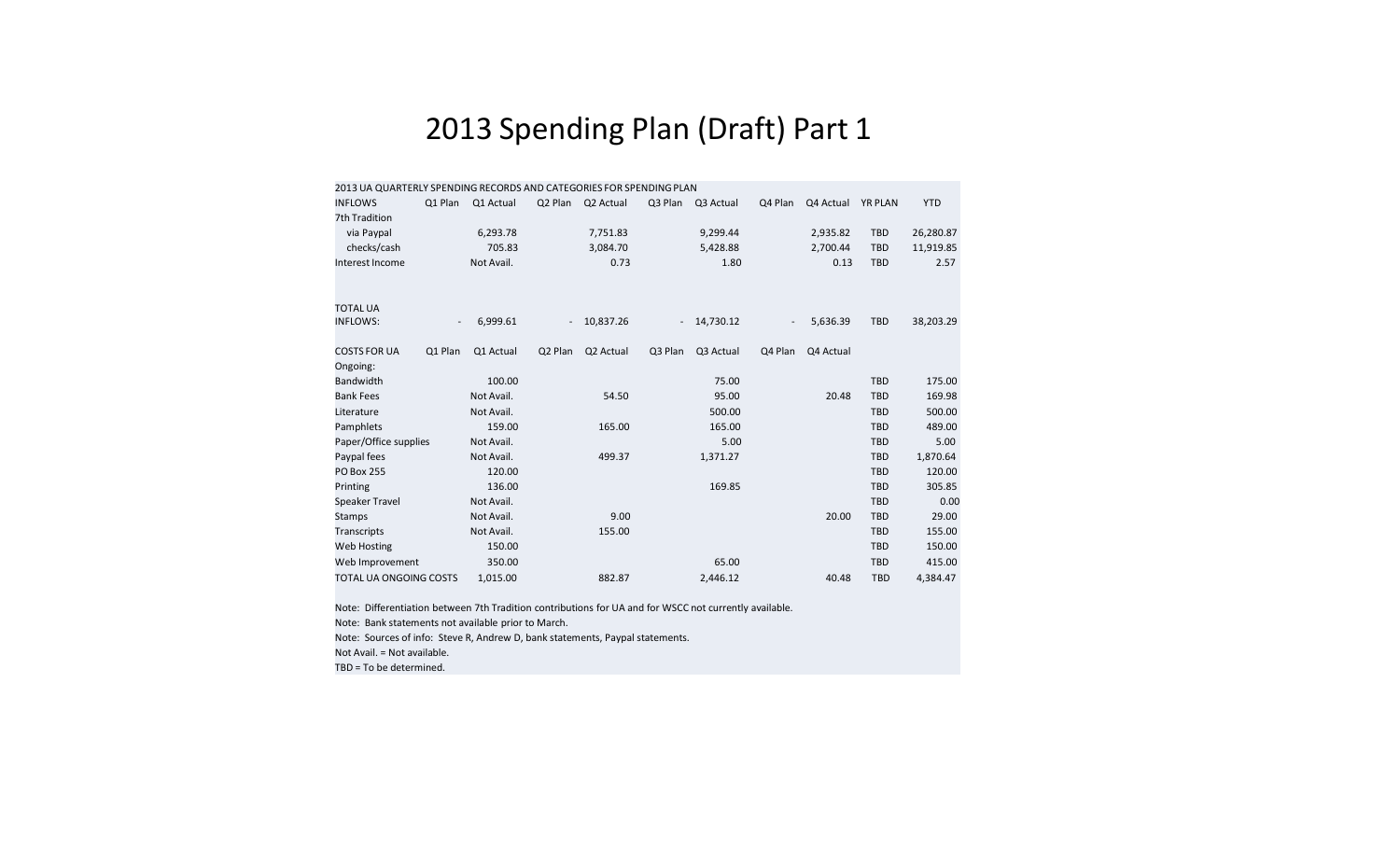# 2013 Spending Plan (Draft) Part 2

| 2013 WORLD SERVICE CONFERENCE and CONVENTION -- Breakdown by quarter not available. |           |         |           |         |           |         |           |                |            |
|-------------------------------------------------------------------------------------|-----------|---------|-----------|---------|-----------|---------|-----------|----------------|------------|
| Q1 Plan                                                                             | Q1 Actual | Q2 Plan | Q2 Actual | Q3 Plan | Q3 Actual | Q4 Plan | Q4 Actual | <b>YR PLAN</b> | <b>YTD</b> |
| WSC Receipts from the Fellowship                                                    |           |         |           |         |           |         |           |                |            |
| <b>Donations from Groups</b>                                                        |           |         |           |         | 909.34    |         |           | <b>TBD</b>     | 909.34     |
| <b>Merchandise Sales</b>                                                            |           |         |           |         | 110.00    |         |           | <b>TBD</b>     | 110.00     |
| Raffle Ticket Sales                                                                 |           |         |           |         | 175.00    |         |           | <b>TBD</b>     | 175.00     |
| <b>Ticket Payments</b>                                                              | <b>NB</b> |         | <b>NB</b> |         | 20,842.77 |         |           | <b>TBD</b>     | 20,842.77  |
| <b>WSC Receipts from UA Treasury</b>                                                |           |         |           |         |           |         |           |                |            |
| <b>Other Receipts</b>                                                               | <b>NB</b> |         | <b>NB</b> |         | 270.00    |         |           | <b>TBD</b>     | 270.00     |
| Stipends                                                                            | <b>NB</b> |         | <b>NB</b> |         | 5,572.00  |         |           | <b>TBD</b>     | 5,572.00   |
| <b>UA Treasury</b>                                                                  | <b>NB</b> |         | <b>NB</b> |         | 8,785.00  |         | 232.00    | <b>TBD</b>     | 9,017.00   |
| <b>TOTAL WSC RECEIPTS</b>                                                           |           |         |           |         | 36,664.11 |         |           | <b>TBD</b>     | 36,896.11  |
| <b>WSC Costs</b>                                                                    |           |         |           |         |           |         |           |                |            |
| <b>GSR Overage</b>                                                                  | <b>NB</b> |         | <b>NB</b> |         | 833.00    |         |           | <b>TBD</b>     | 833.00     |
| Marketing                                                                           | <b>NB</b> |         | <b>NB</b> |         | 1,104.00  |         |           | <b>TBD</b>     | 1,104.00   |
| M&J Lodging and Food                                                                | 9,450.00  |         |           |         | 20,957.10 |         | 3,000.00  | <b>TBD</b>     | 33,407.10  |
| <b>Other Costs</b>                                                                  | <b>NB</b> |         | <b>NB</b> |         | 1,886.00  |         | 14.98     | <b>TBD</b>     | 1,900.98   |
| Refunds                                                                             | <b>NB</b> |         | <b>NB</b> |         | 613.00    |         |           | <b>TBD</b>     | 613.00     |
| Software                                                                            |           |         |           |         |           |         | 59.99     |                | 59.99      |
| Travel                                                                              | <b>NB</b> |         | <b>NB</b> |         | 421.00    |         |           | <b>TBD</b>     | 421.00     |
| <b>TOTAL WSC COSTS</b>                                                              | 9,450.00  |         |           |         | 25,814.10 |         | 3,074.97  | <b>TBD</b>     | 38,339.07  |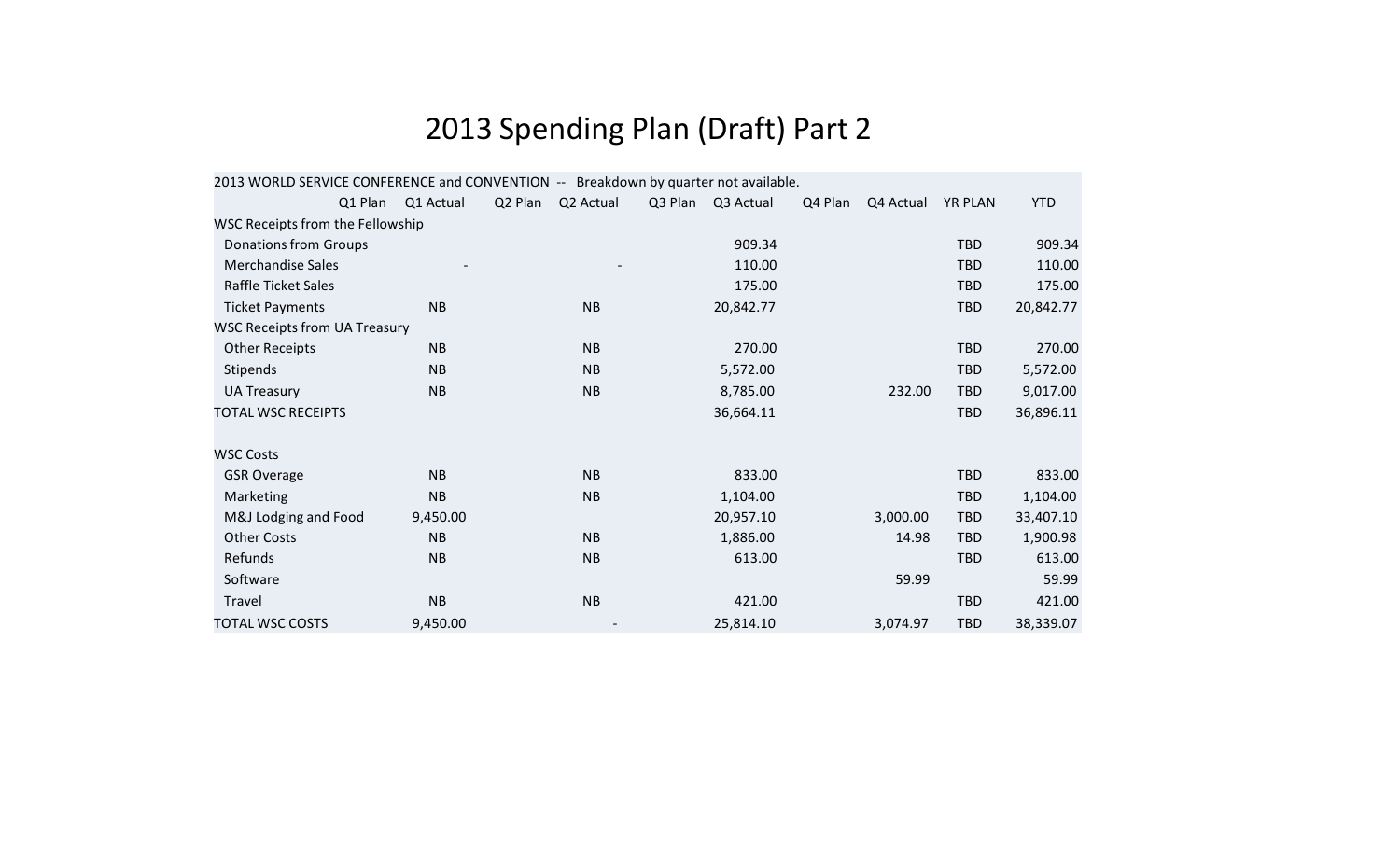## 2014 Balance Sheet As of June 30, 2014

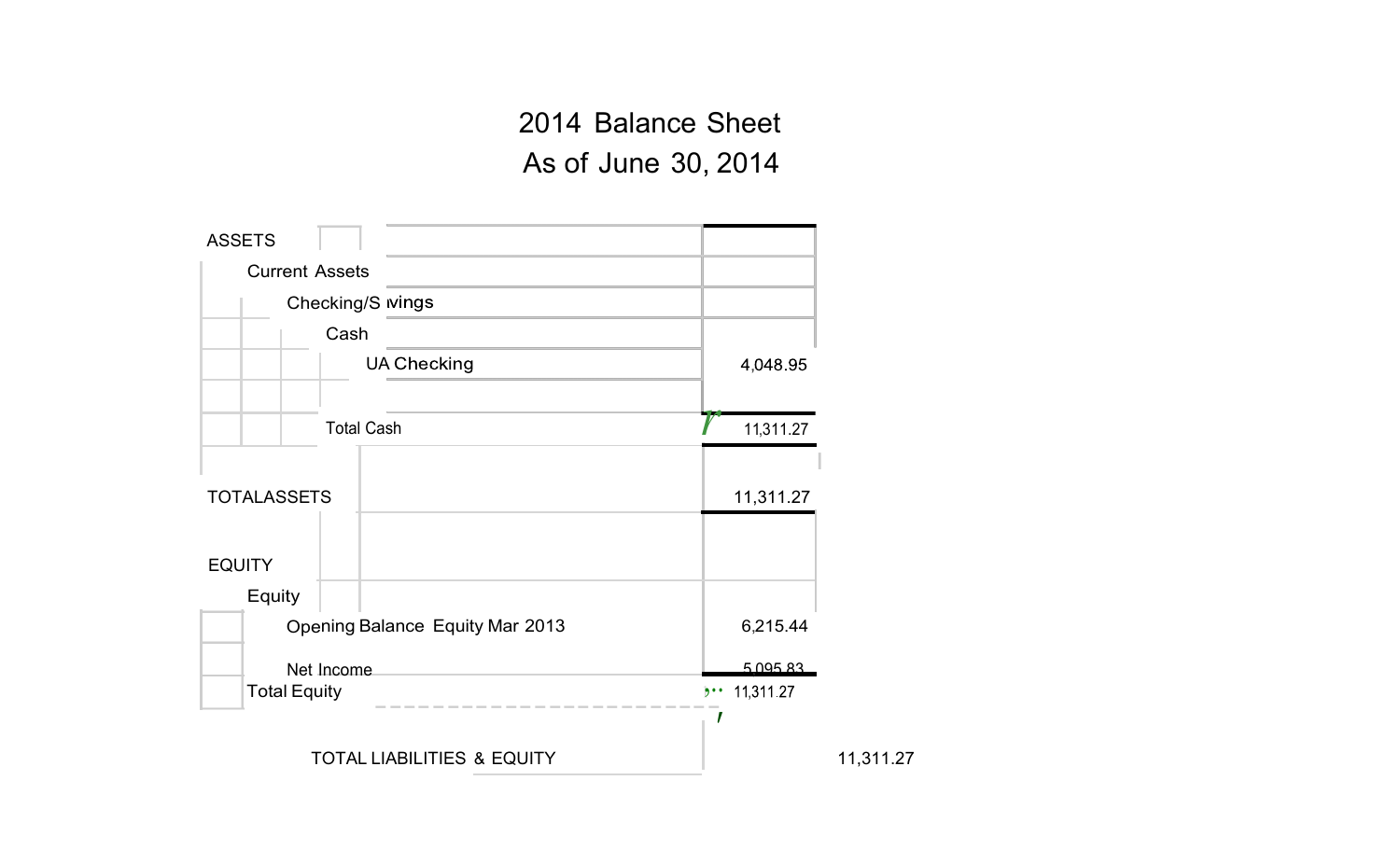### 2013-2014 Recap

- $\bullet$  Institution of Finance Committee
	- Monthly meetings every 3r<sup>d</sup> Monday @ 7:00pm
		- (except when GSB preceeds  $3<sup>rd</sup>$  Monday when committee meets on 2n<sup>d</sup> Monday)
- Creation of quarterly financial reports and draft spending plan
- Second successful WSSC
- Approx. \$14k in donations for year
- \$38,000 in total revenue all paid out per our mandate as a non-Profit